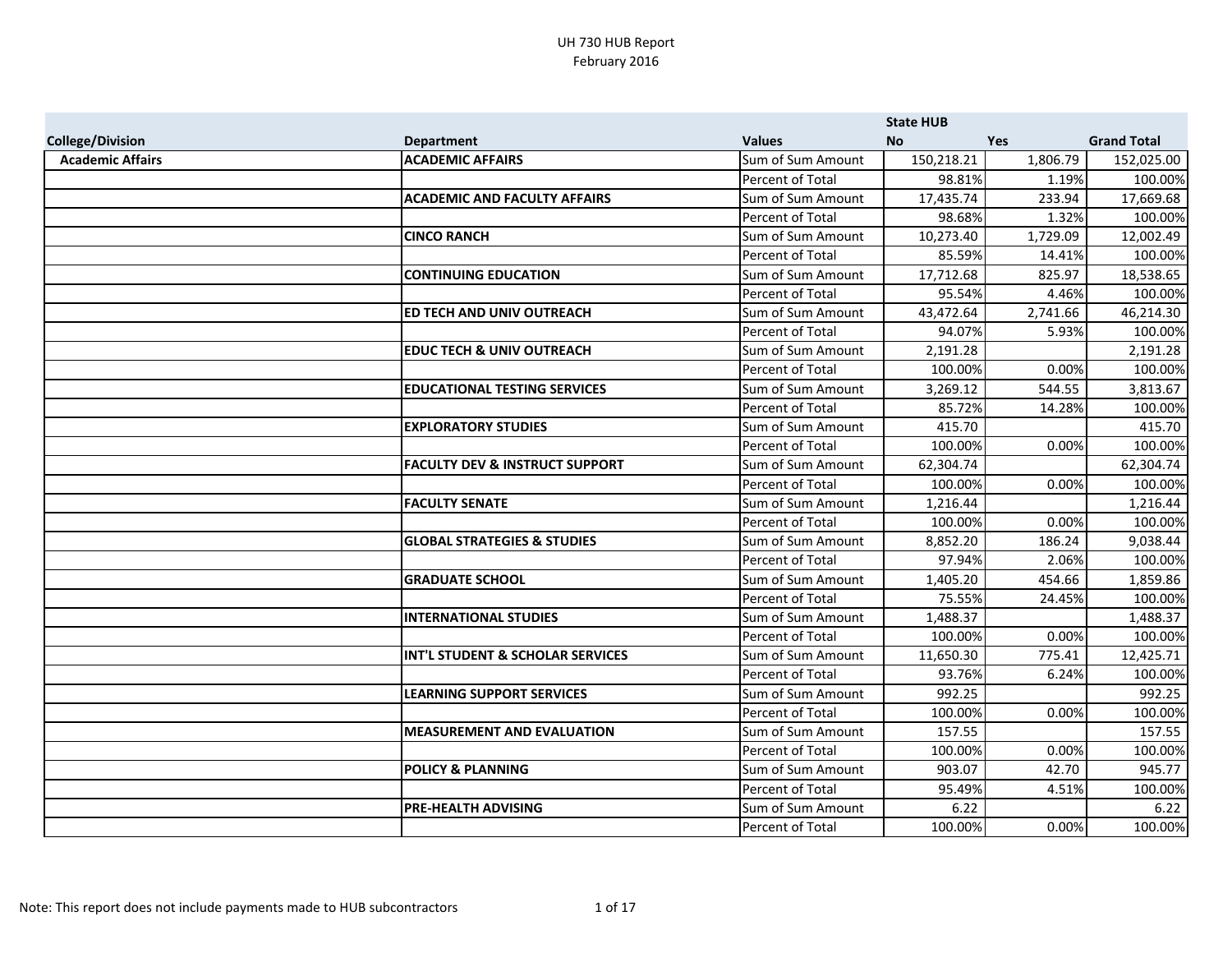|                                           |                                      |                         | <b>State HUB</b> |            |                    |
|-------------------------------------------|--------------------------------------|-------------------------|------------------|------------|--------------------|
| <b>College/Division</b>                   | <b>Department</b>                    | <b>Values</b>           | <b>No</b>        | <b>Yes</b> | <b>Grand Total</b> |
| <b>Academic Affairs</b>                   | <b>STEM CENTER</b>                   | Sum of Sum Amount       | 3,220.55         |            | 3,220.55           |
|                                           |                                      | Percent of Total        | 100.00%          | 0.00%      | 100.00%            |
|                                           | <b>STRATEGIC ENROLLMENT PLANNING</b> | Sum of Sum Amount       | 10,000.00        |            | 10,000.00          |
|                                           |                                      | Percent of Total        | 100.00%          | 0.00%      | 100.00%            |
|                                           | TRANSFER ADVISING PROGRAM            | Sum of Sum Amount       | 59.00            |            | 59.00              |
|                                           |                                      | <b>Percent of Total</b> | 100.00%          | 0.00%      | 100.00%            |
|                                           | <b>UH ENERGY</b>                     | Sum of Sum Amount       | 17,601.00        | 284.91     | 17,885.91          |
|                                           |                                      | <b>Percent of Total</b> | 98.41%           | 1.59%      | 100.00%            |
|                                           | UH OFF-CAMPUS SUPPORT                | Sum of Sum Amount       | 5,402.18         | 430.45     | 5,832.63           |
|                                           |                                      | Percent of Total        | 92.62%           | 7.38%      | 100.00%            |
|                                           | <b>UH SUGAR LAND</b>                 | Sum of Sum Amount       | 89,761.86        | 10,259.62  | 100,021.48         |
|                                           |                                      | Percent of Total        | 89.74%           | 10.26%     | 100.00%            |
|                                           | UNDERGRADUATE ACADEMIC AFFAIRS       | Sum of Sum Amount       | 226.77           |            | 226.77             |
|                                           |                                      | Percent of Total        | 100.00%          | 0.00%      | 100.00%            |
|                                           | UNDERGRADUATE STUDENT SUCCESS        | Sum of Sum Amount       | 584.39           | 291.85     | 876.24             |
|                                           |                                      | <b>Percent of Total</b> | 66.69%           | 33.31%     | 100.00%            |
|                                           | UNDERGRADUATE STUDENT SUCCESS CTR    | Sum of Sum Amount       | 157.55           |            | 157.55             |
|                                           |                                      | Percent of Total        | 100.00%          | 0.00%      | 100.00%            |
|                                           | <b>WRITING CENTER</b>                | Sum of Sum Amount       | 994.56           |            | 994.56             |
|                                           |                                      | Percent of Total        | 100.00%          | 0.00%      | 100.00%            |
| <b>Academic Affairs Sum of Sum Amount</b> |                                      |                         | 461,972.97       | 20,607.84  | 482,580.81         |
| <b>Academic Affairs Percent of Total</b>  |                                      |                         | 95.73%           | 4.27%      | 100.00%            |
| <b>Administration and Finance</b>         | <b>ADMINISTRATION &amp; FINANCE</b>  | Sum of Sum Amount       | 8,056.81         | 11.64      | 8,068.45           |
|                                           |                                      | Percent of Total        | 99.86%           | 0.14%      | 100.00%            |
|                                           | <b>AUXILIARY SERVICES OPERATIONS</b> | Sum of Sum Amount       | 35,163.32        |            | 35,163.32          |
|                                           |                                      | <b>Percent of Total</b> | 100.00%          | 0.00%      | 100.00%            |
|                                           | <b>BUDGET</b>                        | Sum of Sum Amount       | 378.54           | 342.68     | 721.22             |
|                                           |                                      | <b>Percent of Total</b> | 52.49%           | 47.51%     | 100.00%            |
|                                           | <b>BUSINESS SERVICES</b>             | Sum of Sum Amount       | 711.82           | 222.06     | 933.88             |
|                                           |                                      | Percent of Total        | 76.22%           | 23.78%     | 100.00%            |
|                                           | <b>BUSINESS SERVICES SITE II</b>     | Sum of Sum Amount       | 2,675.52         | 895.60     | 3,571.12           |
|                                           |                                      | Percent of Total        | 74.92%           | 25.08%     | 100.00%            |
|                                           | <b>CENTRAL FACILITY SERVICES</b>     | Sum of Sum Amount       | 1,038.99         | 151.55     | 1,190.54           |
|                                           |                                      | Percent of Total        | 87.27%           | 12.73%     | 100.00%            |
|                                           | <b>COUGAR CARD</b>                   | Sum of Sum Amount       | 3,643.79         | 322.27     | 3,966.06           |
|                                           |                                      | Percent of Total        | 91.87%           | 8.13%      | 100.00%            |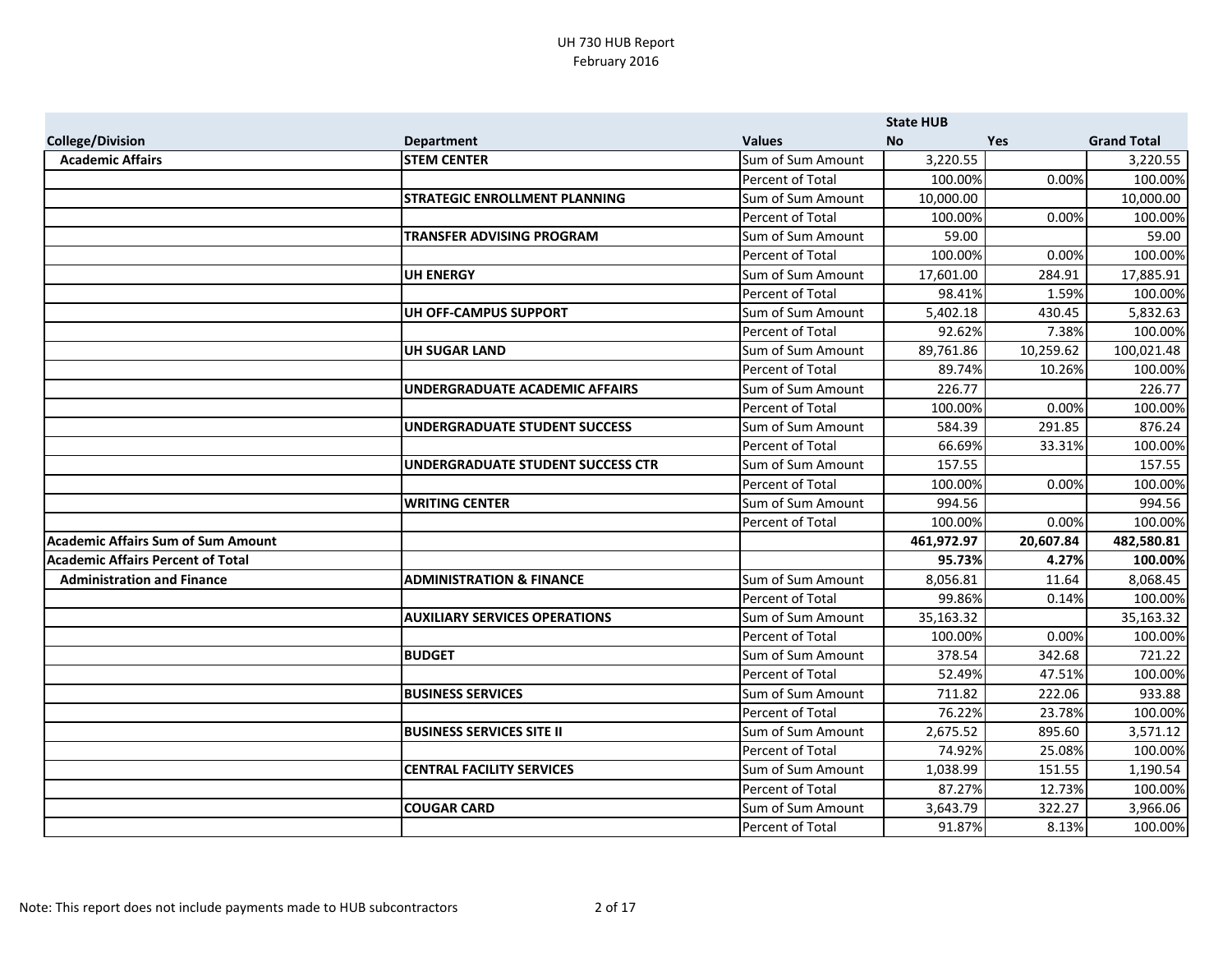|                                   |                                               |                   | <b>State HUB</b> |            |                    |
|-----------------------------------|-----------------------------------------------|-------------------|------------------|------------|--------------------|
| <b>College/Division</b>           | <b>Department</b>                             | <b>Values</b>     | <b>No</b>        | <b>Yes</b> | <b>Grand Total</b> |
| <b>Administration and Finance</b> | <b>EMERGENCY MANAGEMENT</b>                   | Sum of Sum Amount | 305.84           | 617.21     | 923.05             |
|                                   |                                               | Percent of Total  | 33.13%           | 66.87%     | 100.00%            |
|                                   | <b>ENTERPRISE SYSTEMS</b>                     | Sum of Sum Amount | 340,070.01       | 321,517.04 | 661,587.05         |
|                                   |                                               | Percent of Total  | 51.40%           | 48.60%     | 100.00%            |
|                                   | <b>ENV HEALTH &amp; LIFE SAFETY</b>           | Sum of Sum Amount | 4,300.07         | 232.14     | 4,532.21           |
|                                   |                                               | Percent of Total  | 94.88%           | 5.12%      | 100.00%            |
|                                   | <b>FACILITIES MANAGEMENT</b>                  | Sum of Sum Amount | 88,989.56        | 14,462.30  | 103,451.86         |
|                                   |                                               | Percent of Total  | 86.02%           | 13.98%     | 100.00%            |
|                                   | <b>FACILITIES OPERATION &amp; MAINT</b>       | Sum of Sum Amount | 19,886.01        | 2,725.00   | 22,611.01          |
|                                   |                                               | Percent of Total  | 87.95%           | 12.05%     | 100.00%            |
|                                   | <b>FACILITIES PLANNING &amp; CONSTRUCTION</b> | Sum of Sum Amount | 12,730,296.06    | 83,213.71  | 12,813,509.77      |
|                                   |                                               | Percent of Total  | 99.35%           | 0.65%      | 100.00%            |
|                                   | <b>FINANCE-A&amp;F</b>                        | Sum of Sum Amount | 2,036.42         | 1,987.61   | 4,024.03           |
|                                   |                                               | Percent of Total  | 50.61%           | 49.39%     | 100.00%            |
|                                   | <b>FINANCIAL REPORTING</b>                    | Sum of Sum Amount | 179.99           | 8.58       | 188.57             |
|                                   |                                               | Percent of Total  | 95.45%           | 4.55%      | 100.00%            |
|                                   | <b>FIRE LIFE SAFETY SERVICES</b>              | Sum of Sum Amount | 763.27           |            | 763.27             |
|                                   |                                               | Percent of Total  | 100.00%          | 0.00%      | 100.00%            |
|                                   | HIGH PERFORMANCE & COMPUTING & NETWK          | Sum of Sum Amount | 16,088.40        |            | 16,088.40          |
|                                   |                                               | Percent of Total  | 100.00%          | 0.00%      | 100.00%            |
|                                   | <b>HOUSTON PUBLIC MEDIA</b>                   | Sum of Sum Amount | 92,639.83        |            | 92,639.83          |
|                                   |                                               | Percent of Total  | 100.00%          | 0.00%      | 100.00%            |
|                                   | <b>HUMAN RESOURCES</b>                        | Sum of Sum Amount | 3,237.79         | 42,370.32  | 45,608.11          |
|                                   |                                               | Percent of Total  | 7.10%            | 92.90%     | 100.00%            |
|                                   | <b>INST - BUSINESS SERVICES</b>               | Sum of Sum Amount | 124,303.00       | 1,000.00   | 125,303.00         |
|                                   |                                               | Percent of Total  | 99.20%           | 0.80%      | 100.00%            |
|                                   | <b>INSTITUTIONAL</b>                          | Sum of Sum Amount | 793.63           |            | 793.63             |
|                                   |                                               | Percent of Total  | 100.00%          | 0.00%      | 100.00%            |
|                                   | <b>KUHA RADIO</b>                             | Sum of Sum Amount | 4,318.50         | 214.49     | 4,532.99           |
|                                   |                                               | Percent of Total  | 95.27%           | 4.73%      | 100.00%            |
|                                   | <b>KUHF RADIO</b>                             | Sum of Sum Amount | 82,514.03        | 2,224.27   | 84,738.30          |
|                                   |                                               | Percent of Total  | 97.38%           | 2.62%      | 100.00%            |
|                                   | <b>MINOR AND PLANNED PROJECTS</b>             | Sum of Sum Amount | 186,814.14       | 19,078.59  | 205,892.73         |
|                                   |                                               | Percent of Total  | 90.73%           | 9.27%      | 100.00%            |
|                                   | <b>MINOR IN-HOUSE CONSTRUCTION</b>            | Sum of Sum Amount | 29,721.25        | 13,994.00  | 43,715.25          |
|                                   |                                               | Percent of Total  | 67.99%           | 32.01%     | 100.00%            |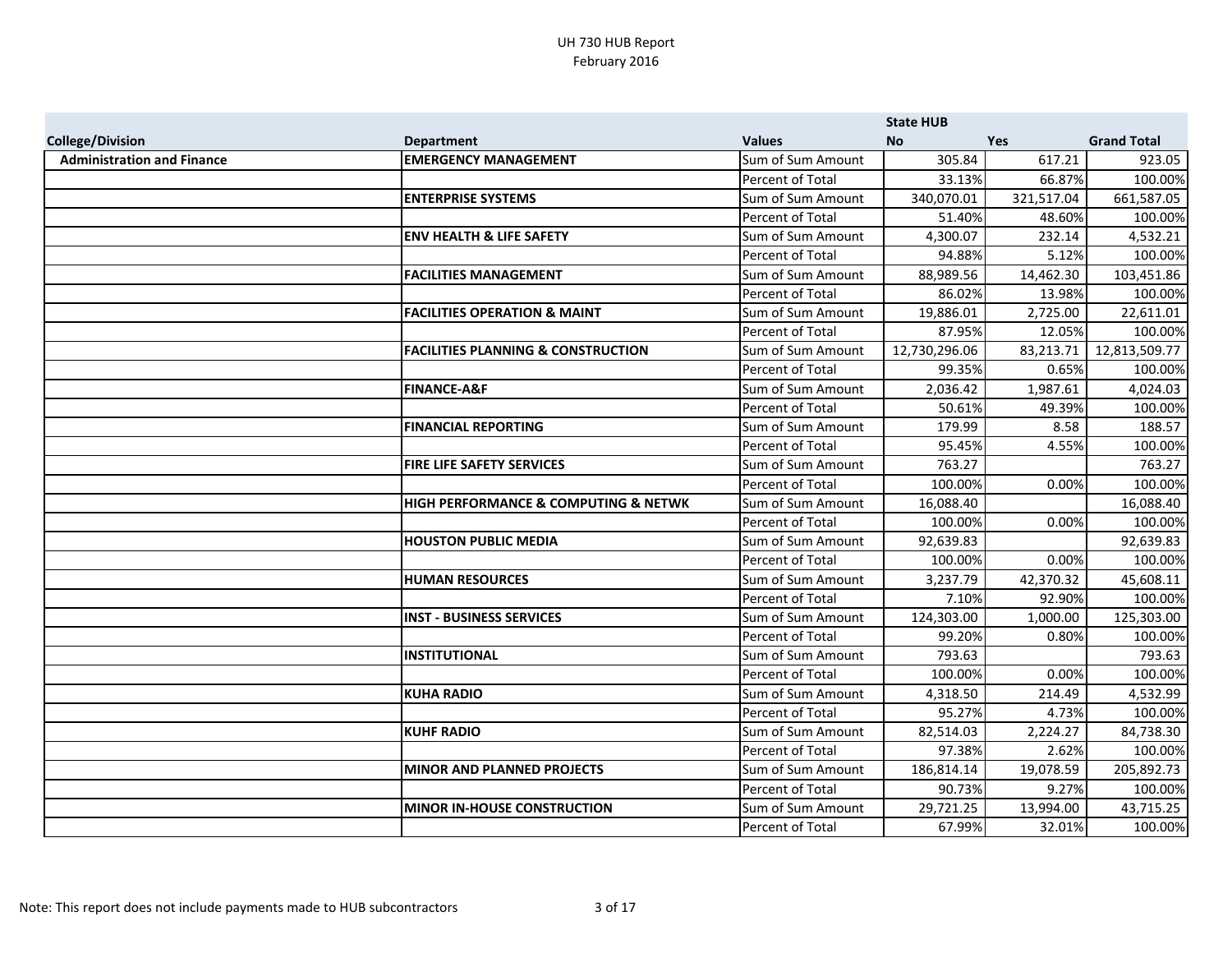|                                   |                                          |                         | <b>State HUB</b> |            |                    |
|-----------------------------------|------------------------------------------|-------------------------|------------------|------------|--------------------|
| <b>College/Division</b>           | <b>Department</b>                        | <b>Values</b>           | <b>No</b>        | <b>Yes</b> | <b>Grand Total</b> |
| <b>Administration and Finance</b> | PARKING & TRANSPORTATION OPERATIONS      | Sum of Sum Amount       | 273,090.92       | 11,298.21  | 284,389.13         |
|                                   |                                          | Percent of Total        | 96.03%           | 3.97%      | 100.00%            |
|                                   | PHY PLANT-AUTOMOTIVE                     | Sum of Sum Amount       | 37,101.38        | 3,734.17   | 40,835.55          |
|                                   |                                          | Percent of Total        | 90.86%           | 9.14%      | 100.00%            |
|                                   | PHY PLANT-GROUNDS MAINT                  | Sum of Sum Amount       | 3,545.64         | 1,352.00   | 4,897.64           |
|                                   |                                          | Percent of Total        | 72.39%           | 27.61%     | 100.00%            |
|                                   | PHY PLANT-SOLID WASTE                    | Sum of Sum Amount       | 9,458.79         |            | 9,458.79           |
|                                   |                                          | <b>Percent of Total</b> | 100.00%          | 0.00%      | 100.00%            |
|                                   | <b>PHYSICAL PLANT</b>                    | Sum of Sum Amount       | 352,087.89       | 652,766.60 | 1,004,854.49       |
|                                   |                                          | Percent of Total        | 35.04%           | 64.96%     | 100.00%            |
|                                   | <b>POLICE</b>                            | Sum of Sum Amount       | 49,451.34        | 919.32     | 50,370.66          |
|                                   |                                          | Percent of Total        | 98.17%           | 1.83%      | 100.00%            |
|                                   | <b>POSTAL SERVICES OPERATIONS</b>        | Sum of Sum Amount       | 9,595.63         | 50.00      | 9,645.63           |
|                                   |                                          | Percent of Total        | 99.48%           | 0.52%      | 100.00%            |
|                                   | PRINTING OPERATIONS                      | Sum of Sum Amount       | 8,945.28         | 50.00      | 8,995.28           |
|                                   |                                          | Percent of Total        | 99.44%           | 0.56%      | 100.00%            |
|                                   | <b>PUBLIC SAFETY SYSTEMS</b>             | Sum of Sum Amount       | 127,709.34       |            | 127,709.34         |
|                                   |                                          | Percent of Total        | 100.00%          | 0.00%      | 100.00%            |
|                                   | <b>PURCHASED UTILITIES</b>               | Sum of Sum Amount       | 1,913.83         |            | 1,913.83           |
|                                   |                                          | Percent of Total        | 100.00%          | 0.00%      | 100.00%            |
|                                   | <b>REAL ESTATE SERVICES</b>              | Sum of Sum Amount       | 8,000.00         | 331.14     | 8,331.14           |
|                                   |                                          | Percent of Total        | 96.03%           | 3.97%      | 100.00%            |
|                                   | <b>SERVICE LEVEL AGREEMENT</b>           | Sum of Sum Amount       | 212,604.64       | 137,013.48 | 349,618.12         |
|                                   |                                          | Percent of Total        | 60.81%           | 39.19%     | 100.00%            |
|                                   | <b>STUDENT BUSINESS SERVICES</b>         | Sum of Sum Amount       | 18,054.72        | 1,566.90   | 19,621.62          |
|                                   |                                          | Percent of Total        | 92.01%           | 7.99%      | 100.00%            |
|                                   | <b>TECHNOLOGY SERVICES &amp; SUPPORT</b> | Sum of Sum Amount       | 582,050.49       | 917,330.82 | 1,499,381.31       |
|                                   |                                          | Percent of Total        | 38.82%           | 61.18%     | 100.00%            |
|                                   | <b>TV PUBLIC BROADCASTING</b>            | Sum of Sum Amount       | 45,128.93        | 5,989.27   | 51,118.20          |
|                                   |                                          | Percent of Total        | 88.28%           | 11.72%     | 100.00%            |
|                                   | UH SPORTS & ENTERTAINMENT SVC            | Sum of Sum Amount       | 368,383.77       |            | 368,383.77         |
|                                   |                                          | Percent of Total        | 100.00%          | 0.00%      | 100.00%            |
|                                   | <b>UIT SECURITY</b>                      | Sum of Sum Amount       | 129.00           | 2,153.78   | 2,282.78           |
|                                   |                                          | Percent of Total        | 5.65%            | 94.35%     | 100.00%            |
|                                   | UNIV INFORMATION TECH PROJECTS           | Sum of Sum Amount       | 2,500.00         |            | 2,500.00           |
|                                   |                                          | Percent of Total        | 100.00%          | 0.00%      | 100.00%            |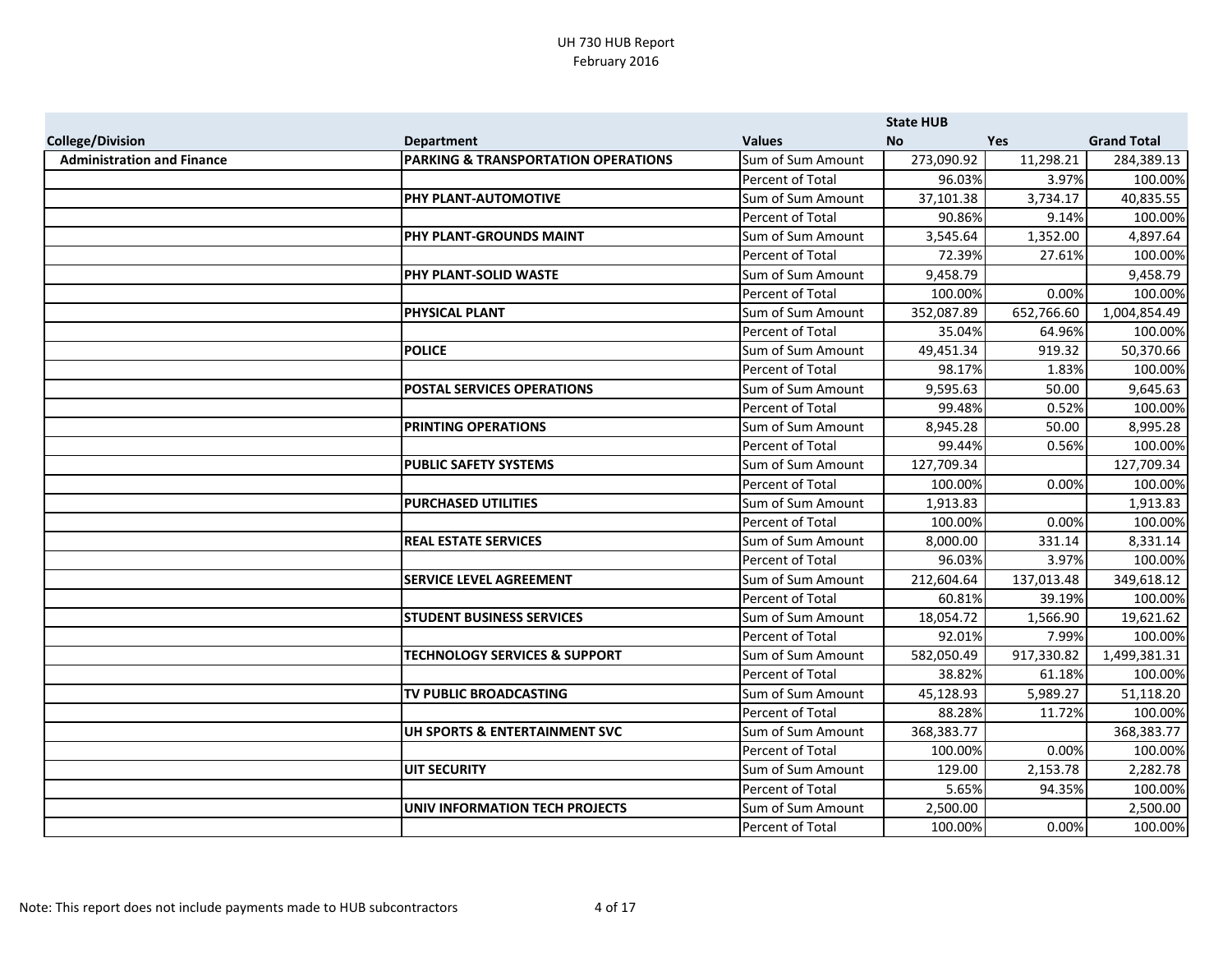|                                                     |                                             |                         | <b>State HUB</b> |              |                    |
|-----------------------------------------------------|---------------------------------------------|-------------------------|------------------|--------------|--------------------|
| <b>College/Division</b>                             | <b>Department</b>                           | <b>Values</b>           | <b>No</b>        | <b>Yes</b>   | <b>Grand Total</b> |
| <b>Administration and Finance</b>                   | UNIV PROPERTY SERVICES OPERATIONS           | Sum of Sum Amount       | 279,038.00       |              | 279,038.00         |
|                                                     |                                             | Percent of Total        | 100.00%          | 0.00%        | 100.00%            |
|                                                     | UNIVERSITY INFORMATION TECHNOLOGY           | Sum of Sum Amount       | 3,349.56         | 1,150.01     | 4,499.57           |
|                                                     |                                             | Percent of Total        | 74.44%           | 25.56%       | 100.00%            |
| <b>Administration and Finance Sum of Sum Amount</b> |                                             |                         | 16,171,065.74    | 2,241,296.76 | 18,412,362.50      |
| <b>Administration and Finance Percent of Total</b>  |                                             |                         | 87.83%           | 12.17%       | 100.00%            |
| Architecture                                        | <b>ARCHITECTURE</b>                         | Sum of Sum Amount       | 8,136.02         |              | 8,136.02           |
|                                                     |                                             | Percent of Total        | 100.00%          | 0.00%        | 100.00%            |
|                                                     | <b>DEAN, ARCHITECTURE</b>                   | Sum of Sum Amount       | 19,857.75        | 1,722.47     | 21,580.22          |
|                                                     |                                             | Percent of Total        | 92.02%           | 7.98%        | 100.00%            |
| <b>Architecture Sum of Sum Amount</b>               |                                             |                         | 27,993.77        | 1,722.47     | 29,716.24          |
| <b>Architecture Percent of Total</b>                |                                             |                         | 94.20%           | 5.80%        | 100.00%            |
| <b>Business Administration</b>                      | <b>ACCOUNTANCY AND TAXATION</b>             | Sum of Sum Amount       | 5,422.50         | 470.01       | 5,892.51           |
|                                                     |                                             | Percent of Total        | 92.02%           | 7.98%        | 100.00%            |
|                                                     | <b>ACCOUNTING CERTIFICATE PROGRAM</b>       | Sum of Sum Amount       | 767.21           | 1,833.46     | 2,600.67           |
|                                                     |                                             | Percent of Total        | 29.50%           | 70.50%       | 100.00%            |
|                                                     | <b>BAUER CAREER SERVICES CTR</b>            | Sum of Sum Amount       | 13,816.85        | 891.21       | 14,708.06          |
|                                                     |                                             | <b>Percent of Total</b> | 93.94%           | 6.06%        | 100.00%            |
|                                                     | <b>BAUER COMMUNICATIONS</b>                 | Sum of Sum Amount       | 8,926.38         | 1,376.39     | 10,302.77          |
|                                                     |                                             | <b>Percent of Total</b> | 86.64%           | 13.36%       | 100.00%            |
|                                                     | <b>BAUER DIVISION OF TECHNOLOGY</b>         | Sum of Sum Amount       | 6,408.84         | 5,918.09     | 12,326.93          |
|                                                     |                                             | Percent of Total        | 51.99%           | 48.01%       | 100.00%            |
|                                                     | <b>BAUER EXTERNAL RELATIONS DEPT</b>        | Sum of Sum Amount       |                  | 255.53       | 255.53             |
|                                                     |                                             | Percent of Total        | 0.00%            | 100.00%      | 100.00%            |
|                                                     | <b>BAUER GRADUATE PROFESSIONAL PROGRAMS</b> | Sum of Sum Amount       | 9,291.02         | 360.22       | 9,651.24           |
|                                                     |                                             | Percent of Total        | 96.27%           | 3.73%        | 100.00%            |
|                                                     | <b>CTR FOR EXECUTIVE DEVELOPMENT</b>        | Sum of Sum Amount       | 70.93            |              | 70.93              |
|                                                     |                                             | Percent of Total        | 100.00%          | 0.00%        | 100.00%            |
|                                                     | <b>DEAN'S OFFICE, BAUER COLLEGE</b>         | Sum of Sum Amount       | 90,978.73        | 3,091.24     | 94,069.97          |
|                                                     |                                             | Percent of Total        | 96.71%           | 3.29%        | 100.00%            |
|                                                     | <b>DECISION AND INFORMATION SCIEN</b>       | Sum of Sum Amount       | 1,202.87         | 2,103.11     | 3,305.98           |
|                                                     |                                             | Percent of Total        | 36.38%           | 63.62%       | 100.00%            |
|                                                     | <b>EXECUTIVE DEGREE PROGRAMS</b>            | Sum of Sum Amount       | 45,754.52        | 2,970.94     | 48,725.46          |
|                                                     |                                             | Percent of Total        | 93.90%           | 6.10%        | 100.00%            |
|                                                     | <b>FINANCE-BAUER COLLEGE</b>                | Sum of Sum Amount       | 10,743.24        | 940.93       | 11,684.17          |
|                                                     |                                             | Percent of Total        | 91.95%           | 8.05%        | 100.00%            |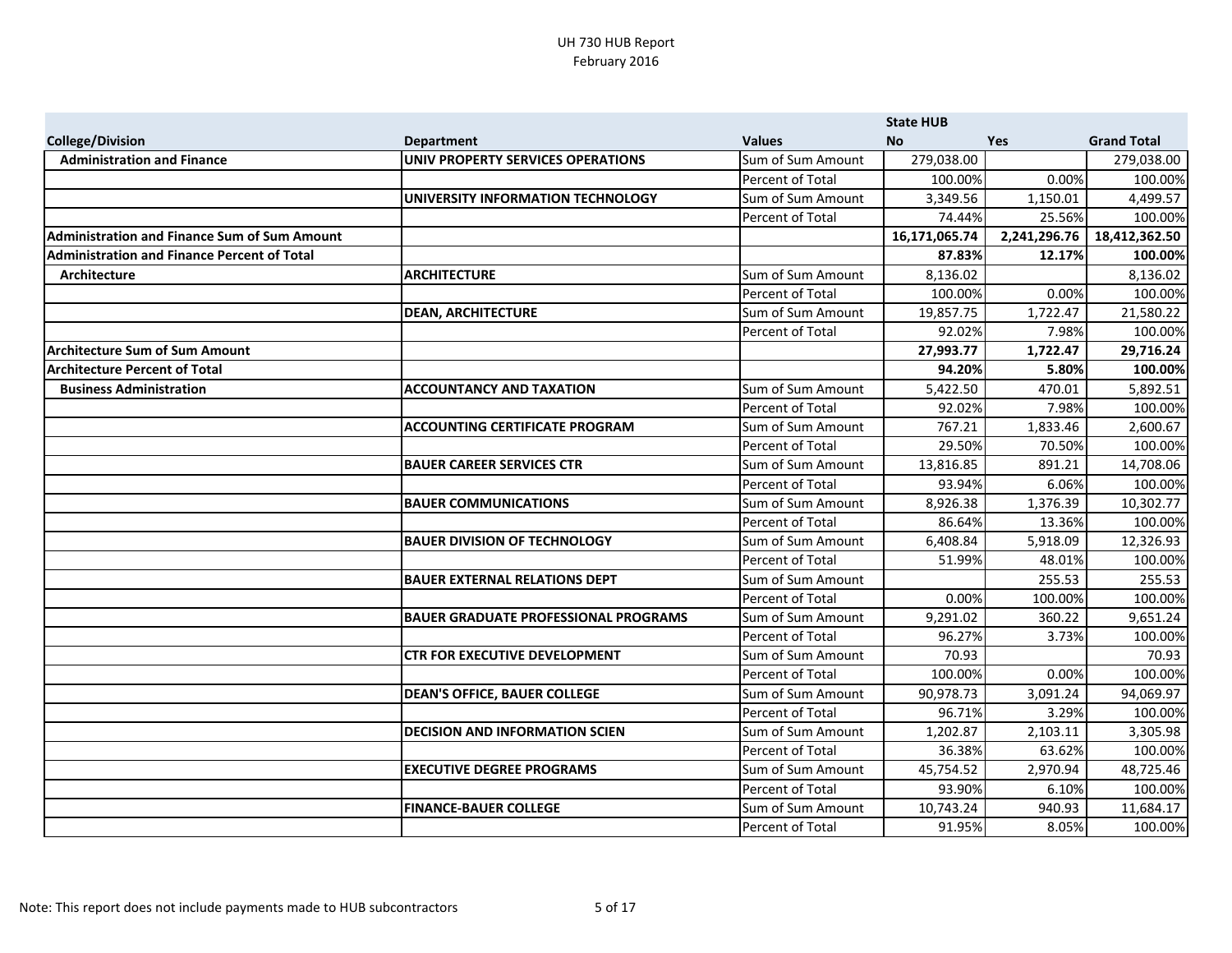|                                                  |                                              |                   | <b>State HUB</b> |            |                    |
|--------------------------------------------------|----------------------------------------------|-------------------|------------------|------------|--------------------|
| <b>College/Division</b>                          | <b>Department</b>                            | <b>Values</b>     | <b>No</b>        | <b>Yes</b> | <b>Grand Total</b> |
| <b>Business Administration</b>                   | <b>MANAGEMENT-BAUER COLLEGE</b>              | Sum of Sum Amount | 2,217.01         | 2,471.96   | 4,688.97           |
|                                                  |                                              | Percent of Total  | 47.28%           | 52.72%     | 100.00%            |
|                                                  | <b>MARKETING-BAUER COLLEGE</b>               | Sum of Sum Amount | 2,383.74         | 570.77     | 2,954.51           |
|                                                  |                                              | Percent of Total  | 80.68%           | 19.32%     | 100.00%            |
|                                                  | <b>SALES EXCELLENCE INSTITUTE</b>            | Sum of Sum Amount | 7,680.68         | 2,435.63   | 10,116.31          |
|                                                  |                                              | Percent of Total  | 75.92%           | 24.08%     | 100.00%            |
|                                                  | <b>SMALL BUSINESS DEV CENTER</b>             | Sum of Sum Amount | 126,532.48       | 5,426.72   | 131,959.20         |
|                                                  |                                              | Percent of Total  | 95.89%           | 4.11%      | 100.00%            |
|                                                  | <b>UNDERGRAD BUSINESS PROG</b>               | Sum of Sum Amount | 2,180.97         | 47.95      | 2,228.92           |
|                                                  |                                              | Percent of Total  | 97.85%           | 2.15%      | 100.00%            |
|                                                  | <b>WOLFF CTR FOR ENTREPRENEURSHIP</b>        | Sum of Sum Amount | 1,470.72         | 1,209.52   | 2,680.24           |
|                                                  |                                              | Percent of Total  | 54.87%           | 45.13%     | 100.00%            |
| <b>Business Administration Sum of Sum Amount</b> |                                              |                   | 335,848.69       | 32,373.68  | 368,222.37         |
| <b>Business Administration Percent of Total</b>  |                                              |                   | 91.21%           | 8.79%      | 100.00%            |
| <b>Chancellor/President</b>                      | <b>BASEBALL</b>                              | Sum of Sum Amount | 4,207.61         | 4,271.93   | 8,479.54           |
|                                                  |                                              | Percent of Total  | 49.62%           | 50.38%     | 100.00%            |
|                                                  | <b>COMMUNITY RELATIONS &amp; INST ACCESS</b> | Sum of Sum Amount | 223.29           | 120.43     | 343.72             |
|                                                  |                                              | Percent of Total  | 64.96%           | 35.04%     | 100.00%            |
|                                                  | <b>FOOTBALL</b>                              | Sum of Sum Amount | 578,802.83       | 283.84     | 579,086.67         |
|                                                  |                                              | Percent of Total  | 99.95%           | 0.05%      | 100.00%            |
|                                                  | <b>INTERCOLLEGIATE ATHLETICS</b>             | Sum of Sum Amount | 449,344.57       | 33,801.72  | 483,146.29         |
|                                                  |                                              | Percent of Total  | 93.00%           | 7.00%      | 100.00%            |
|                                                  | <b>MEN'S BASKETBALL</b>                      | Sum of Sum Amount | 12,590.38        |            | 12,590.38          |
|                                                  |                                              | Percent of Total  | 100.00%          | 0.00%      | 100.00%            |
|                                                  | <b>MEN'S GOLF</b>                            | Sum of Sum Amount | 2,551.19         |            | 2,551.19           |
|                                                  |                                              | Percent of Total  | 100.00%          | 0.00%      | 100.00%            |
|                                                  | <b>MEN'S TRACK AND FIELD</b>                 | Sum of Sum Amount | 13,936.97        |            | 13,936.97          |
|                                                  |                                              | Percent of Total  | 100.00%          | 0.00%      | 100.00%            |
|                                                  | OFFICE EQUAL OPPORTUNITY SRVS                | Sum of Sum Amount | 1,251.93         | 349.41     | 1,601.34           |
|                                                  |                                              | Percent of Total  | 78.18%           | 21.82%     | 100.00%            |
|                                                  | <b>OFFICE OF SPECIAL EVENTS</b>              | Sum of Sum Amount | 95,374.24        | 466.76     | 95,841.00          |
|                                                  |                                              | Percent of Total  | 99.51%           | 0.49%      | 100.00%            |
|                                                  | <b>PRESIDENT</b>                             | Sum of Sum Amount | 4,887.32         | 262.89     | 5,150.21           |
|                                                  |                                              | Percent of Total  | 94.90%           | 5.10%      | 100.00%            |
|                                                  | <b>STAFF COUNCIL</b>                         | Sum of Sum Amount | 1,151.24         | 256.98     | 1,408.22           |
|                                                  |                                              | Percent of Total  | 81.75%           | 18.25%     | 100.00%            |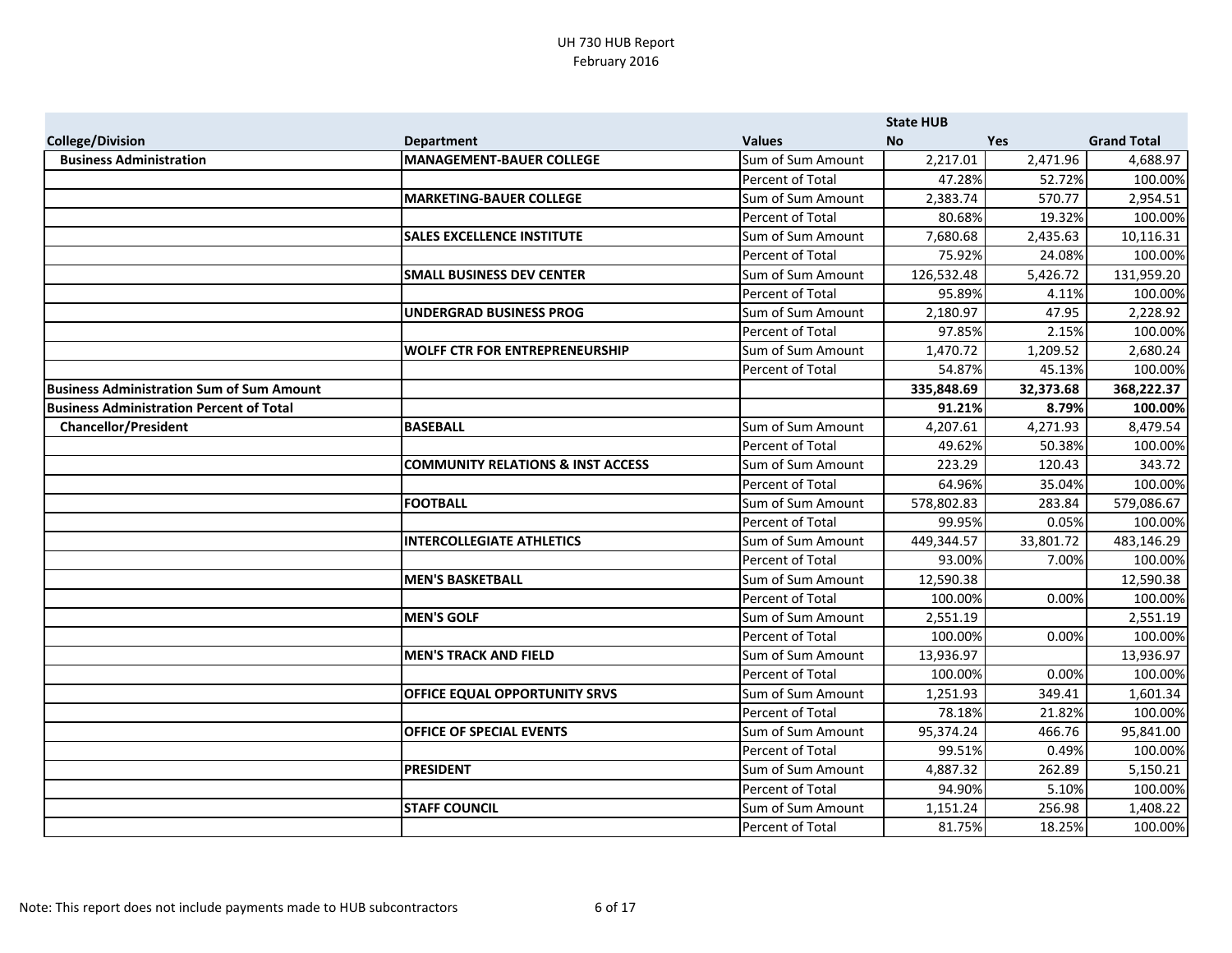|                                               |                                      |                         | <b>State HUB</b> |           |                    |
|-----------------------------------------------|--------------------------------------|-------------------------|------------------|-----------|--------------------|
| <b>College/Division</b>                       | <b>Department</b>                    | <b>Values</b>           | <b>No</b>        | Yes       | <b>Grand Total</b> |
| <b>Chancellor/President</b>                   | <b>WOMEN'S BASKETBALL</b>            | Sum of Sum Amount       | 3,495.49         |           | 3,495.49           |
|                                               |                                      | Percent of Total        | 100.00%          | 0.00%     | 100.00%            |
|                                               | <b>WOMEN'S GOLF</b>                  | Sum of Sum Amount       | 3,485.57         |           | 3,485.57           |
|                                               |                                      | <b>Percent of Total</b> | 100.00%          | 0.00%     | 100.00%            |
|                                               | <b>WOMEN'S SOCCER</b>                | Sum of Sum Amount       | 195.00           |           | 195.00             |
|                                               |                                      | <b>Percent of Total</b> | 100.00%          | 0.00%     | 100.00%            |
|                                               | <b>WOMEN'S SOFTBALL</b>              | Sum of Sum Amount       | 4,750.73         |           | 4,750.73           |
|                                               |                                      | <b>Percent of Total</b> | 100.00%          | 0.00%     | 100.00%            |
|                                               | <b>WOMEN'S SWIMMING &amp; DIVING</b> | Sum of Sum Amount       | 1,023.86         |           | 1,023.86           |
|                                               |                                      | Percent of Total        | 100.00%          | 0.00%     | 100.00%            |
|                                               | <b>WOMEN'S TENNIS</b>                | Sum of Sum Amount       | 3,138.27         |           | 3,138.27           |
|                                               |                                      | Percent of Total        | 100.00%          | 0.00%     | 100.00%            |
|                                               | <b>WOMEN'S VOLLEYBALL</b>            | Sum of Sum Amount       | 2,486.40         | 185.75    | 2,672.15           |
|                                               |                                      | Percent of Total        | 93.05%           | 6.95%     | 100.00%            |
| <b>Chancellor/President Sum of Sum Amount</b> |                                      |                         | 1,182,896.89     | 39,999.71 | 1,222,896.60       |
| <b>Chancellor/President Percent of Total</b>  |                                      |                         | 96.73%           | 3.27%     | 100.00%            |
| <b>College of the Arts</b>                    | <b>ART</b>                           | Sum of Sum Amount       | 8,877.35         | 887.10    | 9,764.45           |
|                                               |                                      | <b>Percent of Total</b> | 90.92%           | 9.08%     | 100.00%            |
|                                               | BAND                                 | Sum of Sum Amount       | 4,743.25         | 2,055.00  | 6,798.25           |
|                                               |                                      | Percent of Total        | 69.77%           | 30.23%    | 100.00%            |
|                                               | <b>BLAFFER GALLERY</b>               | Sum of Sum Amount       | 27,876.29        | 327.74    | 28,204.03          |
|                                               |                                      | Percent of Total        | 98.84%           | 1.16%     | 100.00%            |
|                                               | <b>CWMCA CENTER FOR THE ARTS</b>     | Sum of Sum Amount       | 22,339.89        |           | 22,339.89          |
|                                               |                                      | <b>Percent of Total</b> | 100.00%          | 0.00%     | 100.00%            |
|                                               | <b>MUSIC</b>                         | Sum of Sum Amount       | 29,511.41        | 3,515.62  | 33,027.03          |
|                                               |                                      | <b>Percent of Total</b> | 89.36%           | 10.64%    | 100.00%            |
|                                               | <b>THEATER</b>                       | Sum of Sum Amount       | 59,640.43        | 570.52    | 60,210.95          |
|                                               |                                      | Percent of Total        | 99.05%           | 0.95%     | 100.00%            |
| <b>College of the Arts Sum of Sum Amount</b>  |                                      |                         | 152,988.62       | 7,355.98  | 160,344.60         |
| <b>College of the Arts Percent of Total</b>   |                                      |                         | 95.41%           | 4.59%     | 100.00%            |
| <b>Education</b>                              | <b>ASIAN AMERICAN STUDIES</b>        | Sum of Sum Amount       | 24,609.21        |           | 24,609.21          |
|                                               |                                      | Percent of Total        | 100.00%          | 0.00%     | 100.00%            |
|                                               | CENTER FOR INFO TECH IN EDUCATION    | Sum of Sum Amount       | 5,223.26         | 1,755.35  | 6,978.61           |
|                                               |                                      | Percent of Total        | 74.85%           | 25.15%    | 100.00%            |
|                                               | <b>CHARTER SCHOOL</b>                | Sum of Sum Amount       | 36,177.21        | 676.22    | 36,853.43          |
|                                               |                                      | Percent of Total        | 98.17%           | 1.83%     | 100.00%            |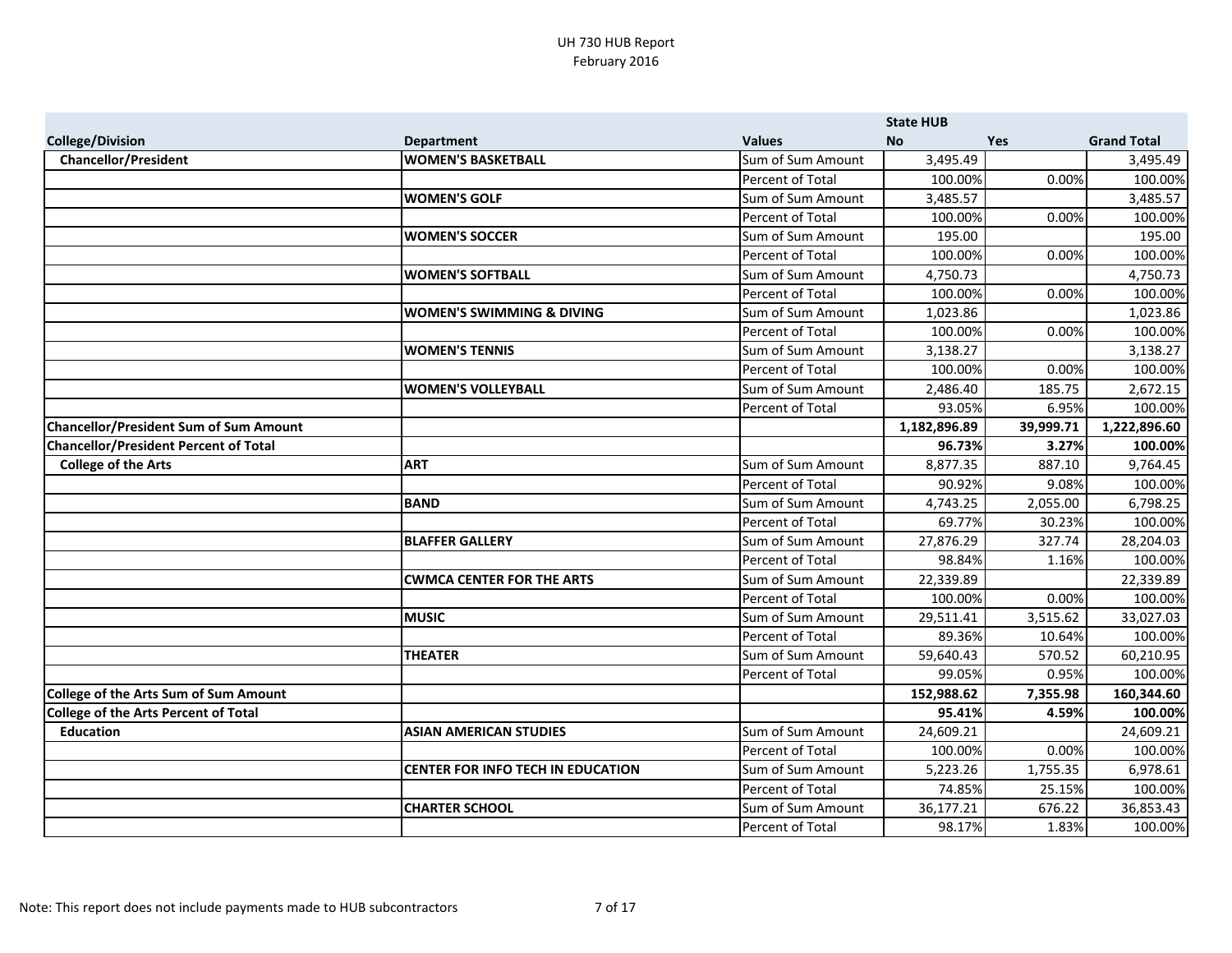|                                    |                                           |                         | <b>State HUB</b> |            |                    |
|------------------------------------|-------------------------------------------|-------------------------|------------------|------------|--------------------|
| <b>College/Division</b>            | <b>Department</b>                         | <b>Values</b>           | <b>No</b>        | <b>Yes</b> | <b>Grand Total</b> |
| <b>Education</b>                   | <b>CONSISTENCY MGMT &amp; COOP DISCIP</b> | Sum of Sum Amount       | 781.92           | 2,089.64   | 2,871.56           |
|                                    |                                           | Percent of Total        | 27.23%           | 72.77%     | 100.00%            |
|                                    | <b>CURRICULUM AND INSTRUCTION</b>         | Sum of Sum Amount       | 32,685.20        | 1,633.04   | 34,318.24          |
|                                    |                                           | Percent of Total        | 95.24%           | 4.76%      | 100.00%            |
|                                    | <b>DEAN, EDUCATION</b>                    | Sum of Sum Amount       | 16,874.75        | 24,269.88  | 41,144.63          |
|                                    |                                           | Percent of Total        | 41.01%           | 58.99%     | 100.00%            |
|                                    | <b>ED LEADERSHIP &amp; POLICY STUDIES</b> | Sum of Sum Amount       | 2,939.94         | 2,090.37   | 5,030.31           |
|                                    |                                           | Percent of Total        | 58.44%           | 41.56%     | 100.00%            |
|                                    | PSYCH, HEALTH & LEARNING SCIENCE          | Sum of Sum Amount       | 7,337.17         | 5,320.86   | 12,658.03          |
|                                    |                                           | <b>Percent of Total</b> | 57.96%           | 42.04%     | 100.00%            |
| <b>Education Sum of Sum Amount</b> |                                           |                         | 126,628.66       | 37,835.36  | 164,464.02         |
| <b>Education Percent of Total</b>  |                                           |                         | 76.99%           | 23.01%     | 100.00%            |
| <b>Engineering</b>                 | <b>BIOMEDICAL ENGINEERING</b>             | Sum of Sum Amount       | 389,685.59       | 982.56     | 390,668.15         |
|                                    |                                           | Percent of Total        | 99.75%           | 0.25%      | 100.00%            |
|                                    | <b>CHEMICAL ENGINEERING</b>               | Sum of Sum Amount       | 67,475.55        | 1,398.71   | 68,874.26          |
|                                    |                                           | Percent of Total        | 97.97%           | 2.03%      | 100.00%            |
|                                    | <b>CIVIL ENGINEERING</b>                  | Sum of Sum Amount       | 43,059.23        | 2,562.66   | 45,621.89          |
|                                    |                                           | Percent of Total        | 94.38%           | 5.62%      | 100.00%            |
|                                    | <b>COMPOSITE ENGR APPLICATIONS CT</b>     | Sum of Sum Amount       | 532.57           |            | 532.57             |
|                                    |                                           | Percent of Total        | 100.00%          | 0.00%      | 100.00%            |
|                                    | <b>CTR FOR INNOVATIVE GROUTING</b>        | Sum of Sum Amount       | 352.35           |            | 352.35             |
|                                    |                                           | Percent of Total        | 100.00%          | 0.00%      | 100.00%            |
|                                    | <b>DEAN, ENGINEERING</b>                  | Sum of Sum Amount       | 31,043.44        | 26,084.38  | 57,127.82          |
|                                    |                                           | Percent of Total        | 54.34%           | 45.66%     | 100.00%            |
|                                    | <b>ELECTRICAL ENGINEERING</b>             | Sum of Sum Amount       | 302,954.52       | 21,113.49  | 324,068.01         |
|                                    |                                           | Percent of Total        | 93.48%           | 6.52%      | 100.00%            |
|                                    | <b>ENGINEERING SERVICES</b>               | Sum of Sum Amount       | 6,586.21         |            | 6,586.21           |
|                                    |                                           | Percent of Total        | 100.00%          | 0.00%      | 100.00%            |
|                                    | <b>INDUSTRIAL ENGINEERING</b>             | Sum of Sum Amount       | 3,234.91         | 843.63     | 4,078.54           |
|                                    |                                           | <b>Percent of Total</b> | 79.32%           | 20.68%     | 100.00%            |
|                                    | <b>INTEGRATED BIO &amp; NANO SYSTEM</b>   | Sum of Sum Amount       | 10,077.68        | 39.55      | 10,117.23          |
|                                    |                                           | Percent of Total        | 99.61%           | 0.39%      | 100.00%            |
|                                    | <b>MECHANICAL ENGINEERING</b>             | Sum of Sum Amount       | 38,411.71        | 8,854.27   | 47,265.98          |
|                                    |                                           | Percent of Total        | 81.27%           | 18.73%     | 100.00%            |
|                                    | NATL CTR FOR AIRBORNE LASER MAPPING       | Sum of Sum Amount       | 4,109.71         |            | 4,109.71           |
|                                    |                                           | Percent of Total        | 100.00%          | 0.00%      | 100.00%            |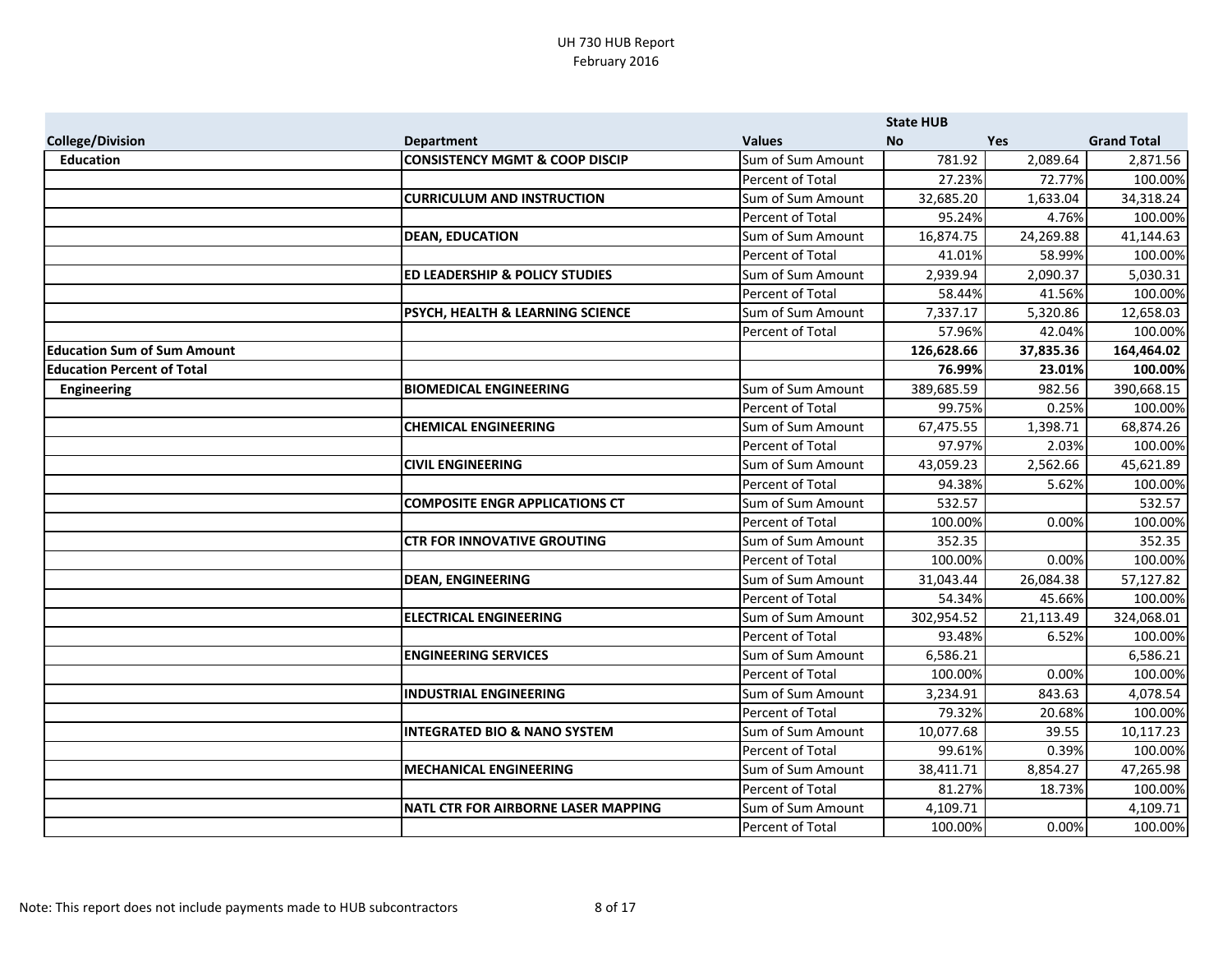|                                                          |                                           |                   | <b>State HUB</b> |            |                    |
|----------------------------------------------------------|-------------------------------------------|-------------------|------------------|------------|--------------------|
| <b>College/Division</b>                                  | <b>Department</b>                         | <b>Values</b>     | <b>No</b>        | <b>Yes</b> | <b>Grand Total</b> |
| Engineering                                              | <b>PETROLEUM ENGINEERING</b>              | Sum of Sum Amount | 6,127.92         | 991.98     | 7,119.90           |
|                                                          |                                           | Percent of Total  | 86.07%           | 13.93%     | 100.00%            |
|                                                          | <b>SEVERE STORM PRED, EDU EVAC DIS</b>    | Sum of Sum Amount | 50.38            |            | 50.38              |
|                                                          |                                           | Percent of Total  | 100.00%          | 0.00%      | 100.00%            |
| <b>Engineering Sum of Sum Amount</b>                     |                                           |                   | 903,701.77       | 62,871.23  | 966,573.00         |
| <b>Engineering Percent of Total</b>                      |                                           |                   | 93.50%           | 6.50%      | 100.00%            |
| <b>Graduate College of Social Work</b>                   | <b>ADMISSIONS-GCSW</b>                    | Sum of Sum Amount | 3,437.89         | 18.82      | 3,456.71           |
|                                                          |                                           | Percent of Total  | 99.46%           | 0.54%      | 100.00%            |
|                                                          | <b>ALUMNI, CAREER &amp; DEVELOPMENT</b>   | Sum of Sum Amount | 442.87           |            | 442.87             |
|                                                          |                                           | Percent of Total  | 100.00%          | 0.00%      | 100.00%            |
|                                                          | <b>CHILD &amp; FAMILY CENTER</b>          | Sum of Sum Amount | 2,200.87         | 845.45     | 3,046.32           |
|                                                          |                                           | Percent of Total  | 72.25%           | 27.75%     | 100.00%            |
|                                                          | <b>CTR DRUG &amp; SOCIAL POLICY RESRC</b> | Sum of Sum Amount | 1,186.03         | 756.66     | 1,942.69           |
|                                                          |                                           | Percent of Total  | 61.05%           | 38.95%     | 100.00%            |
|                                                          | <b>CTR FOR HEALTH EQUITY &amp; EVAL</b>   | Sum of Sum Amount | 29.00            |            | 29.00              |
|                                                          |                                           | Percent of Total  | 100.00%          | 0.00%      | 100.00%            |
|                                                          | <b>DEAN, SOCIAL WORK</b>                  | Sum of Sum Amount | 7,678.85         | 2,460.81   | 10,139.66          |
|                                                          |                                           | Percent of Total  | 75.73%           | 24.27%     | 100.00%            |
|                                                          | <b>DEVELOPMENT-GCSW</b>                   | Sum of Sum Amount |                  | 13.87      | 13.87              |
|                                                          |                                           | Percent of Total  | 0.00%            | 100.00%    | 100.00%            |
|                                                          | <b>FIELD OFFICE</b>                       | Sum of Sum Amount | 337.37           | 35.50      | 372.87             |
|                                                          |                                           | Percent of Total  | 90.48%           | 9.52%      | 100.00%            |
|                                                          | <b>GCSW INFORMATION TECHNOLOGY</b>        | Sum of Sum Amount | 1,065.61         | 5,660.10   | 6,725.71           |
|                                                          |                                           | Percent of Total  | 15.84%           | 84.16%     | 100.00%            |
|                                                          | <b>GCSW STUDENT SERVICES</b>              | Sum of Sum Amount | 1,750.00         | 4.65       | 1,754.65           |
|                                                          |                                           | Percent of Total  | 99.73%           | 0.27%      | 100.00%            |
|                                                          | <b>PHD PROGRAM</b>                        | Sum of Sum Amount |                  | 30.48      | 30.48              |
|                                                          |                                           | Percent of Total  | 0.00%            | 100.00%    | 100.00%            |
| <b>Graduate College of Social Work Sum of Sum Amount</b> |                                           |                   | 18,128.49        | 9,826.34   | 27,954.83          |
| <b>Graduate College of Social Work Percent of Total</b>  |                                           |                   | 64.85%           | 35.15%     | 100.00%            |
| <b>Honors College</b>                                    | <b>DEAN, HONORS COLLEGE</b>               | Sum of Sum Amount | 10,956.19        | 1,296.81   | 12,253.00          |
|                                                          |                                           | Percent of Total  | 89.42%           | 10.58%     | 100.00%            |
|                                                          | <b>FORENSICS PROGRAM</b>                  | Sum of Sum Amount | 12,926.10        |            | 12,926.10          |
|                                                          |                                           | Percent of Total  | 100.00%          | 0.00%      | 100.00%            |
|                                                          | <b>OFFICE OF UNDERGRADUATE RESEARCH</b>   | Sum of Sum Amount | 187.41           |            | 187.41             |
|                                                          |                                           | Percent of Total  | 100.00%          | 0.00%      | 100.00%            |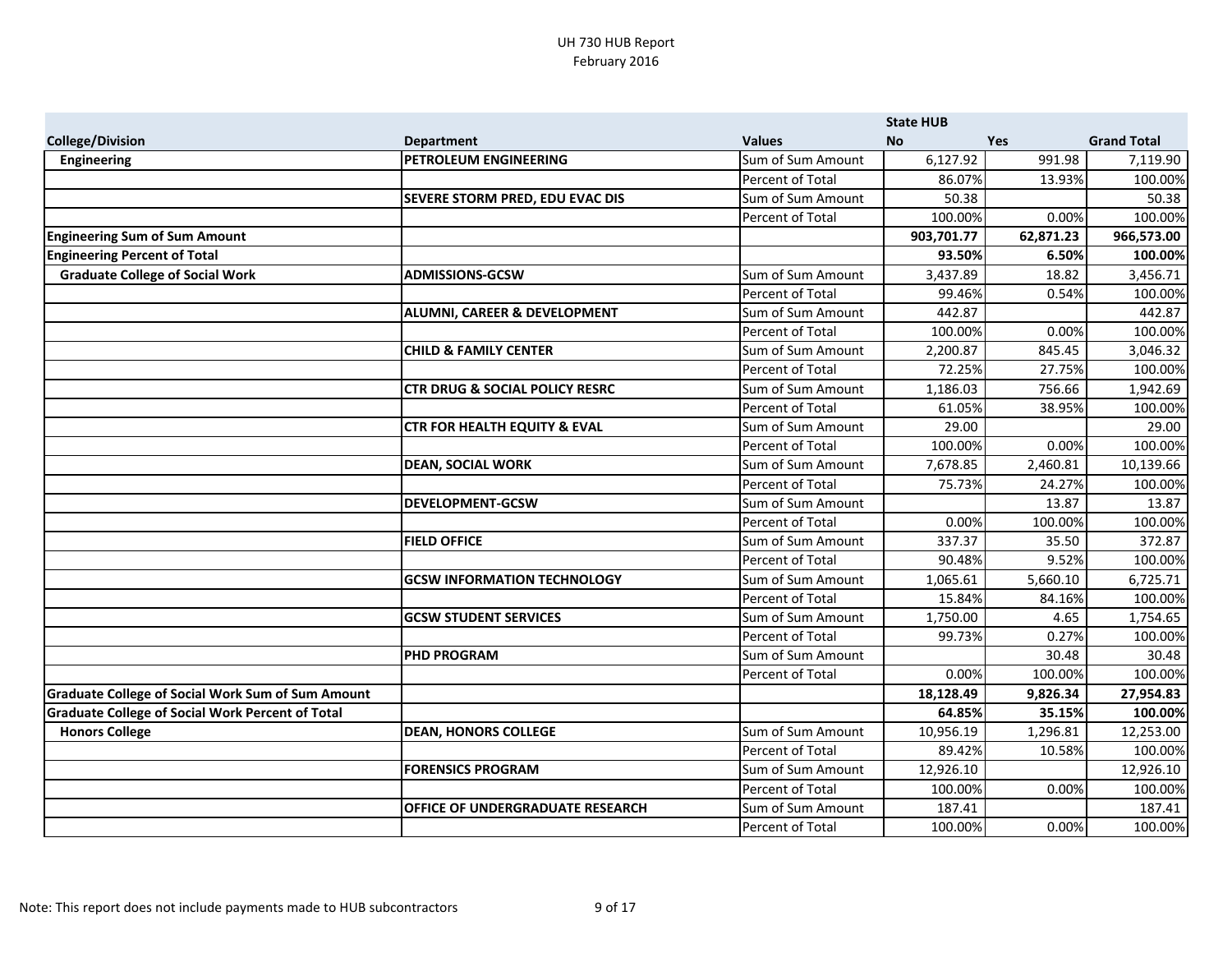|                                                         |                                           |                   | <b>State HUB</b> |            |                    |
|---------------------------------------------------------|-------------------------------------------|-------------------|------------------|------------|--------------------|
| <b>College/Division</b>                                 | <b>Department</b>                         | <b>Values</b>     | <b>No</b>        | <b>Yes</b> | <b>Grand Total</b> |
| Honors College Sum of Sum Amount                        |                                           |                   | 24,069.70        | 1,296.81   | 25,366.51          |
| <b>Honors College Percent of Total</b>                  |                                           |                   | 94.89%           | 5.11%      | 100.00%            |
| <b>Hotel and Restaurant Management</b>                  | <b>DEAN, HOTEL &amp; RESTAURANT MANAG</b> | Sum of Sum Amount | 4,987.27         | 393.97     | 5,381.24           |
|                                                         |                                           | Percent of Total  | 92.68%           | 7.32%      | 100.00%            |
|                                                         | HOTEL AND RESTAURANT MANAGEMENT           | Sum of Sum Amount | 329,844.71       | 7,193.85   | 337,038.56         |
|                                                         |                                           | Percent of Total  | 97.87%           | 2.13%      | 100.00%            |
| Hotel and Restaurant Management Sum of Sum Amount       |                                           |                   | 334,831.98       | 7,587.82   | 342,419.80         |
| <b>Hotel and Restaurant Management Percent of Total</b> |                                           |                   | 97.78%           | 2.22%      | 100.00%            |
| <b>Law Center</b>                                       | <b>ASSOCIATE DEAN, LAW</b>                | Sum of Sum Amount | 100.95           |            | 100.95             |
|                                                         |                                           | Percent of Total  | 100.00%          | 0.00%      | 100.00%            |
|                                                         | <b>BLAKELEY INSTITUTE</b>                 | Sum of Sum Amount | 2,497.25         | 1,439.57   | 3,936.82           |
|                                                         |                                           | Percent of Total  | 63.43%           | 36.57%     | 100.00%            |
|                                                         | <b>BUSINESS SERVICES, LAW</b>             | Sum of Sum Amount | 6,251.21         | 2,350.53   | 8,601.74           |
|                                                         |                                           | Percent of Total  | 72.67%           | 27.33%     | 100.00%            |
|                                                         | <b>CAREER SERVICES, LAW</b>               | Sum of Sum Amount | 2,670.09         | 402.69     | 3,072.78           |
|                                                         |                                           | Percent of Total  | 86.89%           | 13.11%     | 100.00%            |
|                                                         | <b>CENTER PROGRAMS, LAW</b>               | Sum of Sum Amount | 4,868.50         | 9.92       | 4,878.42           |
|                                                         |                                           | Percent of Total  | 99.80%           | 0.20%      | 100.00%            |
|                                                         | <b>CHILDREN, LAW &amp; POLICY</b>         | Sum of Sum Amount | 431.74           |            | 431.74             |
|                                                         |                                           | Percent of Total  | 100.00%          | 0.00%      | 100.00%            |
|                                                         | <b>DEAN, LAW</b>                          | Sum of Sum Amount | 3,683.31         | 379.78     | 4,063.09           |
|                                                         |                                           | Percent of Total  | 90.65%           | 9.35%      | 100.00%            |
|                                                         | <b>EXTERNAL AFFAIRS, LAW</b>              | Sum of Sum Amount |                  | 364.05     | 364.05             |
|                                                         |                                           | Percent of Total  | 0.00%            | 100.00%    | 100.00%            |
|                                                         | <b>FACILITIES, LAW</b>                    | Sum of Sum Amount | 16,654.05        | 1,282.48   | 17,936.53          |
|                                                         |                                           | Percent of Total  | 92.85%           | 7.15%      | 100.00%            |
|                                                         | <b>FACULTY SUPPORT LAW</b>                | Sum of Sum Amount | 10,954.61        | 2,068.14   | 13,022.75          |
|                                                         |                                           | Percent of Total  | 84.12%           | 15.88%     | 100.00%            |
|                                                         | <b>HEALTH LAW &amp; POLICY INSTITUTE</b>  | Sum of Sum Amount | 2,663.15         | 758.39     | 3,421.54           |
|                                                         |                                           | Percent of Total  | 77.83%           | 22.17%     | 100.00%            |
|                                                         | <b>LAW</b>                                | Sum of Sum Amount | 1,516.49         |            | 1,516.49           |
|                                                         |                                           | Percent of Total  | 100.00%          | 0.00%      | 100.00%            |
|                                                         | <b>LAW FOUNDATION</b>                     | Sum of Sum Amount | 408.63           |            | 408.63             |
|                                                         |                                           | Percent of Total  | 100.00%          | 0.00%      | 100.00%            |
|                                                         | <b>LAW INFORMATION TECHNOLOGY</b>         | Sum of Sum Amount | 3,754.12         | 631.66     | 4,385.78           |
|                                                         |                                           | Percent of Total  | 85.60%           | 14.40%     | 100.00%            |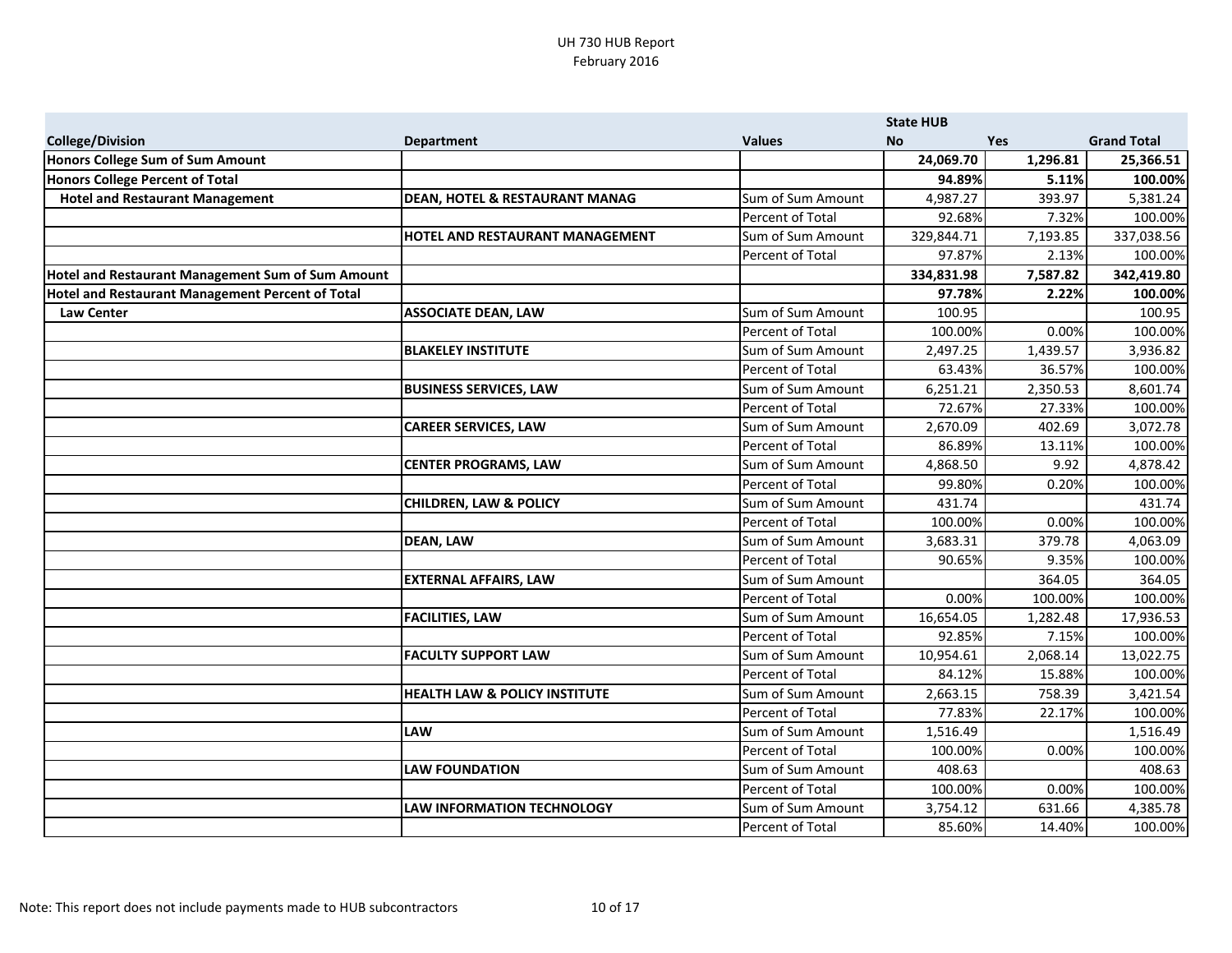|                                         |                                         |                         | <b>State HUB</b> |            |                    |
|-----------------------------------------|-----------------------------------------|-------------------------|------------------|------------|--------------------|
| <b>College/Division</b>                 | <b>Department</b>                       | <b>Values</b>           | <b>No</b>        | <b>Yes</b> | <b>Grand Total</b> |
| <b>Law Center</b>                       | <b>LAW LIBRARY</b>                      | Sum of Sum Amount       | 29,847.93        | 134.00     | 29,981.93          |
|                                         |                                         | Percent of Total        | 99.55%           | 0.45%      | 100.00%            |
|                                         | <b>LEGAL AID CLINIC, LAW</b>            | Sum of Sum Amount       | 1,572.59         | 255.99     | 1,828.58           |
|                                         |                                         | Percent of Total        | 86.00%           | 14.00%     | 100.00%            |
|                                         | LEGAL RESEARCH & WRITING, LAW           | Sum of Sum Amount       |                  | 2,750.98   | 2,750.98           |
|                                         |                                         | Percent of Total        | 0.00%            | 100.00%    | 100.00%            |
|                                         | <b>PUBLIC RELS &amp; MARKETING, LAW</b> | Sum of Sum Amount       | 9,584.11         |            | 9,584.11           |
|                                         |                                         | Percent of Total        | 100.00%          | 0.00%      | 100.00%            |
|                                         | <b>STUDENT SERVICES, LAW</b>            | Sum of Sum Amount       | 20,381.35        | 1,183.50   | 21,564.85          |
|                                         |                                         | Percent of Total        | 94.51%           | 5.49%      | 100.00%            |
| Law Center Sum of Sum Amount            |                                         |                         | 117,840.08       | 14,011.68  | 131,851.76         |
| Law Center Percent of Total             |                                         |                         | 89.37%           | 10.63%     | 100.00%            |
| <b>Liberal Arts and Social Sciences</b> | <b>AEROSPACE STUDIES</b>                | Sum of Sum Amount       | 4,470.00         | 997.12     | 5,467.12           |
|                                         |                                         | Percent of Total        | 81.76%           | 18.24%     | 100.00%            |
|                                         | <b>AFRICAN-AMERICAN STUDIES</b>         | Sum of Sum Amount       | 674.18           | 813.54     | 1,487.72           |
|                                         |                                         | Percent of Total        | 45.32%           | 54.68%     | 100.00%            |
|                                         | <b>ARTE PUBLICO</b>                     | Sum of Sum Amount       | 37,190.54        | 932.95     | 38,123.49          |
|                                         |                                         | Percent of Total        | 97.55%           | 2.45%      | 100.00%            |
|                                         | <b>CENTER FOR PUBLIC HISTORY</b>        | Sum of Sum Amount       | 2,864.97         | 67.99      | 2,932.96           |
|                                         |                                         | Percent of Total        | 97.68%           | 2.32%      | 100.00%            |
|                                         | <b>COMMUNICATION</b>                    | Sum of Sum Amount       | 5,678.06         | 2,140.92   | 7,818.98           |
|                                         |                                         | <b>Percent of Total</b> | 72.62%           | 27.38%     | 100.00%            |
|                                         | <b>COMMUNICATIONS DISORDERS</b>         | Sum of Sum Amount       | 11,158.49        | 297.37     | 11,455.86          |
|                                         |                                         | Percent of Total        | 97.40%           | 2.60%      | 100.00%            |
|                                         | <b>COMPARATIVE CULTURAL STUDIES</b>     | Sum of Sum Amount       | 425.69           | 34.85      | 460.54             |
|                                         |                                         | Percent of Total        | 92.43%           | 7.57%      | 100.00%            |
|                                         | <b>DEAN, LIBERAL ARTS &amp; SOC SCI</b> | Sum of Sum Amount       | 11,339.37        | 503.62     | 11,842.99          |
|                                         |                                         | Percent of Total        | 95.75%           | 4.25%      | 100.00%            |
|                                         | <b>ECONOMICS</b>                        | Sum of Sum Amount       | 14,280.38        | 774.78     | 15,055.16          |
|                                         |                                         | Percent of Total        | 94.85%           | 5.15%      | 100.00%            |
|                                         | <b>ENGLISH</b>                          | Sum of Sum Amount       | 6,393.93         | 2,963.02   | 9,356.95           |
|                                         |                                         | Percent of Total        | 68.33%           | 31.67%     | 100.00%            |
|                                         | <b>HEALTH AND HUMAN PERFORMANCE</b>     | Sum of Sum Amount       | 71,040.07        | 220.00     | 71,260.07          |
|                                         |                                         | Percent of Total        | 99.69%           | 0.31%      | 100.00%            |
|                                         | <b>HISPANIC STUDIES</b>                 | Sum of Sum Amount       | 4,479.03         | 776.26     | 5,255.29           |
|                                         |                                         | Percent of Total        | 85.23%           | 14.77%     | 100.00%            |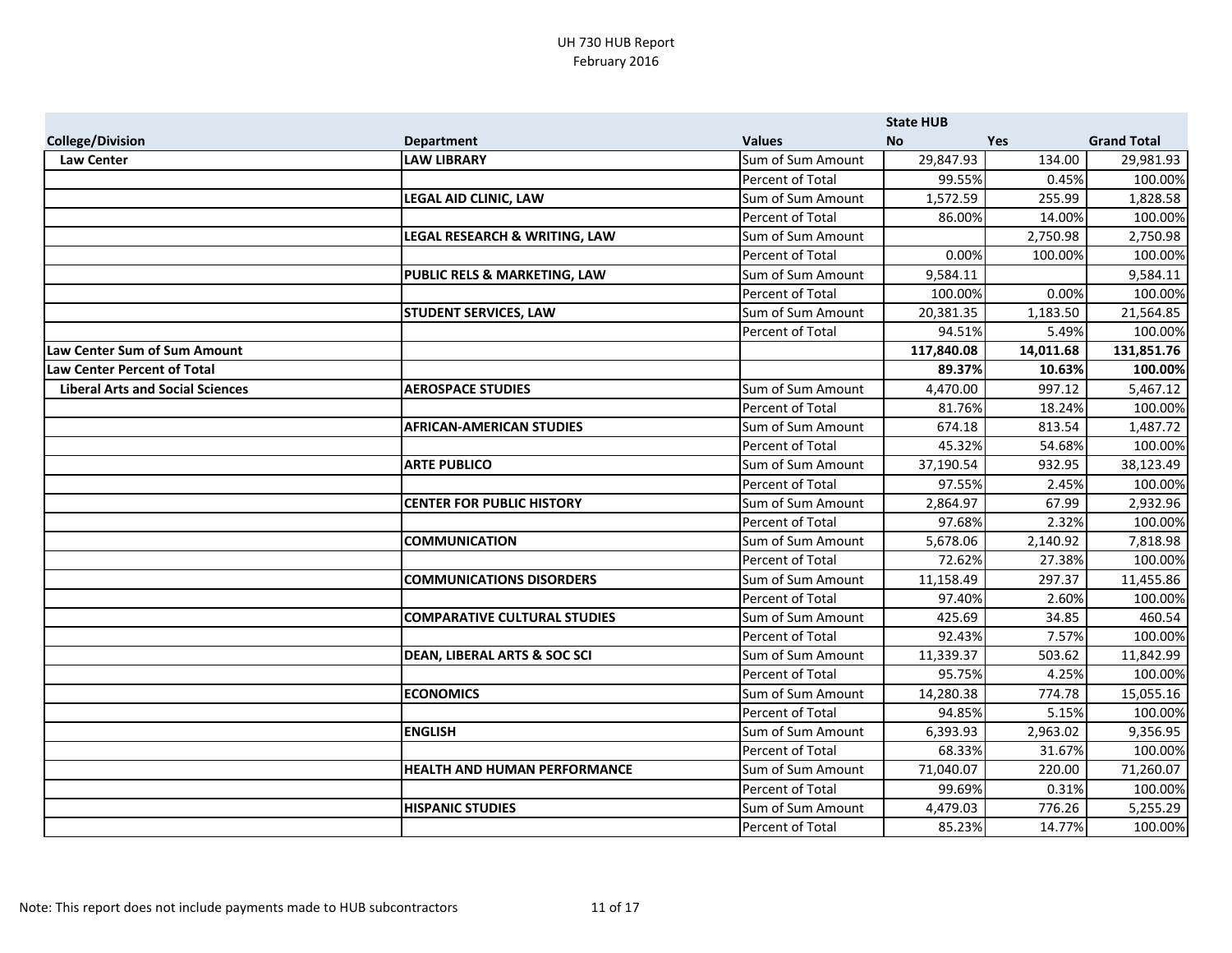|                                                           |                                                  |                   | <b>State HUB</b> |            |                    |
|-----------------------------------------------------------|--------------------------------------------------|-------------------|------------------|------------|--------------------|
| <b>College/Division</b>                                   | <b>Department</b>                                | <b>Values</b>     | <b>No</b>        | <b>Yes</b> | <b>Grand Total</b> |
| <b>Liberal Arts and Social Sciences</b>                   | <b>HISTORY</b>                                   | Sum of Sum Amount | 3,964.11         | 777.61     | 4,741.72           |
|                                                           |                                                  | Percent of Total  | 83.60%           | 16.40%     | 100.00%            |
|                                                           | <b>HOBBY CENTER FOR PUBLIC POLICY</b>            | Sum of Sum Amount | 9,598.30         | 1,534.42   | 11,132.72          |
|                                                           |                                                  | Percent of Total  | 86.22%           | 13.78%     | 100.00%            |
|                                                           | <b>MEXICAN-AMERICAN STUDIES</b>                  | Sum of Sum Amount | 1,140.93         | 5,533.87   | 6,674.80           |
|                                                           |                                                  | Percent of Total  | 17.09%           | 82.91%     | 100.00%            |
|                                                           | <b>MILITARY SCIENCE</b>                          | Sum of Sum Amount | 325.37           |            | 325.37             |
|                                                           |                                                  | Percent of Total  | 100.00%          | 0.00%      | 100.00%            |
|                                                           | <b>MODERN AND CLASSICAL LANGUAGES</b>            | Sum of Sum Amount | 2,066.49         | 164.09     | 2,230.58           |
|                                                           |                                                  | Percent of Total  | 92.64%           | 7.36%      | 100.00%            |
|                                                           | <b>PHILOSOPHY</b>                                | Sum of Sum Amount | 340.04           | 84.62      | 424.66             |
|                                                           |                                                  | Percent of Total  | 80.07%           | 19.93%     | 100.00%            |
|                                                           | <b>POLITICAL SCIENCE</b>                         | Sum of Sum Amount | 6,847.11         | 1,566.49   | 8,413.60           |
|                                                           |                                                  | Percent of Total  | 81.38%           | 18.62%     | 100.00%            |
|                                                           | <b>PSYCHOLOGY</b>                                | Sum of Sum Amount | 90,574.52        | 3,271.69   | 93,846.21          |
|                                                           |                                                  | Percent of Total  | 96.51%           | 3.49%      | 100.00%            |
|                                                           | <b>PUBLIC ADMINISTRATION PROGRAM</b>             | Sum of Sum Amount | 161.89           | 2,230.00   | 2,391.89           |
|                                                           |                                                  | Percent of Total  | 6.77%            | 93.23%     | 100.00%            |
|                                                           | <b>SOCIOLOGY</b>                                 | Sum of Sum Amount | 588.61           | 1,339.20   | 1,927.81           |
|                                                           |                                                  | Percent of Total  | 30.53%           | 69.47%     | 100.00%            |
|                                                           | <b>WOMEN'S STUDIES PROGRAM</b>                   | Sum of Sum Amount | 2,165.17         | 33.76      | 2,198.93           |
|                                                           |                                                  | Percent of Total  | 98.46%           | 1.54%      | 100.00%            |
| <b>Liberal Arts and Social Sciences Sum of Sum Amount</b> |                                                  |                   | 287,767.25       | 27,058.17  | 314,825.42         |
| <b>Liberal Arts and Social Sciences Percent of Total</b>  |                                                  |                   | 91.41%           | 8.59%      | 100.00%            |
| Library                                                   | <b>UNIVERSITY LIBRARIES</b>                      | Sum of Sum Amount | 1,177,635.96     | 12,953.13  | 1,190,589.09       |
|                                                           |                                                  | Percent of Total  | 98.91%           | 1.09%      | 100.00%            |
| <b>Library Sum of Sum Amount</b>                          |                                                  |                   | 1,177,635.96     | 12,953.13  | 1,190,589.09       |
| <b>Library Percent of Total</b>                           |                                                  |                   | 98.91%           | 1.09%      | 100.00%            |
| <b>Natural Science and Mathematics</b>                    | <b>BIOLOGY &amp; BIOCHEMISTRY</b>                | Sum of Sum Amount | 166,323.24       | 11,281.24  | 177,604.48         |
|                                                           |                                                  | Percent of Total  | 93.65%           | 6.35%      | 100.00%            |
|                                                           | <b>CHEMISTRY</b>                                 | Sum of Sum Amount | 157,656.70       | 1,374.41   | 159,031.11         |
|                                                           |                                                  | Percent of Total  | 99.14%           | 0.86%      | 100.00%            |
|                                                           | <b>COMPUTER SCIENCE</b>                          | Sum of Sum Amount | 43,464.90        | 3,103.64   | 46,568.54          |
|                                                           |                                                  | Percent of Total  | 93.34%           | 6.66%      | 100.00%            |
|                                                           | <b>CTR FOR APPLIED GEOSC &amp; ENERGY (CAGE)</b> | Sum of Sum Amount | 50.78            |            | 50.78              |
|                                                           |                                                  | Percent of Total  | 100.00%          | 0.00%      | 100.00%            |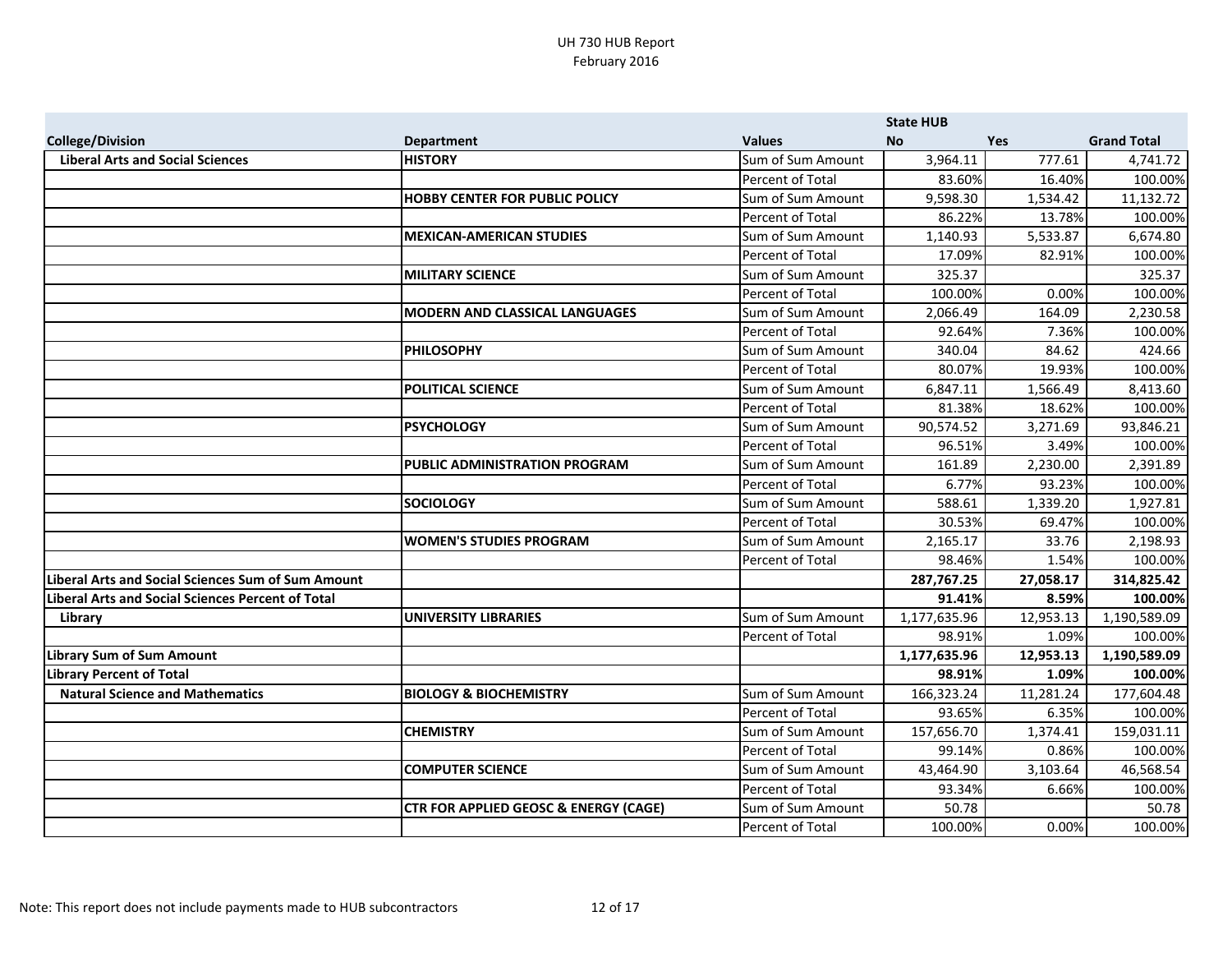|                                                          |                                                       |                         | <b>State HUB</b> |            |                    |
|----------------------------------------------------------|-------------------------------------------------------|-------------------------|------------------|------------|--------------------|
| <b>College/Division</b>                                  | <b>Department</b>                                     | <b>Values</b>           | <b>No</b>        | <b>Yes</b> | <b>Grand Total</b> |
| <b>Natural Science and Mathematics</b>                   | <b>CTR FOR NUCLEAR RECEPTORS &amp; CELL SIGNALING</b> | Sum of Sum Amount       | 23,505.60        | 1,710.41   | 25,216.01          |
|                                                          |                                                       | Percent of Total        | 93.22%           | 6.78%      | 100.00%            |
|                                                          | <b>DEAN, NATURAL SCIENCE &amp; MATHE</b>              | Sum of Sum Amount       | 32,311.22        | 4,034.82   | 36,346.04          |
|                                                          |                                                       | <b>Percent of Total</b> | 88.90%           | 11.10%     | 100.00%            |
|                                                          | <b>EARTH AND ATMOSPHERIC SCIENCES</b>                 | Sum of Sum Amount       | 37,354.21        | 8,724.61   | 46,078.82          |
|                                                          |                                                       | Percent of Total        | 81.07%           | 18.93%     | 100.00%            |
|                                                          | <b>HOUSTON COASTAL CENTER</b>                         | Sum of Sum Amount       | 110.36           |            | 110.36             |
|                                                          |                                                       | Percent of Total        | 100.00%          | 0.00%      | 100.00%            |
|                                                          | <b>INST FOR CLIMATE/ATMOSPHERIC SCIENCE (CAS)</b>     | Sum of Sum Amount       |                  | 839.99     | 839.99             |
|                                                          |                                                       | <b>Percent of Total</b> | 0.00%            | 100.00%    | 100.00%            |
|                                                          | <b>MATHEMATICS</b>                                    | Sum of Sum Amount       | 103,240.13       | 2,277.84   | 105,517.97         |
|                                                          |                                                       | Percent of Total        | 97.84%           | 2.16%      | 100.00%            |
|                                                          | <b>PHYSICS</b>                                        | Sum of Sum Amount       | 91,781.12        | 2,906.47   | 94,687.59          |
|                                                          |                                                       | Percent of Total        | 96.93%           | 3.07%      | 100.00%            |
| <b>Natural Science and Mathematics Sum of Sum Amount</b> |                                                       |                         | 655,798.26       | 36,253.43  | 692,051.69         |
| <b>Natural Science and Mathematics Percent of Total</b>  |                                                       |                         | 94.76%           | 5.24%      | 100.00%            |
| <b>Optometry</b>                                         | <b>DEAN, OPTOMETRY</b>                                | Sum of Sum Amount       | 60,483.31        | 195.90     | 60,679.21          |
|                                                          |                                                       | Percent of Total        | 99.68%           | 0.32%      | 100.00%            |
|                                                          | <b>OPT VISION SCIENCES</b>                            | Sum of Sum Amount       | 16,101.92        |            | 16,101.92          |
|                                                          |                                                       | Percent of Total        | 100.00%          | 0.00%      | 100.00%            |
|                                                          | <b>OPTOMETRY CLINIC</b>                               | Sum of Sum Amount       | 392,221.58       | 5,476.75   | 397,698.33         |
|                                                          |                                                       | Percent of Total        | 98.62%           | 1.38%      | 100.00%            |
| <b>Optometry Sum of Sum Amount</b>                       |                                                       |                         | 468,806.81       | 5,672.65   | 474,479.46         |
| <b>Optometry Percent of Total</b>                        |                                                       |                         | 98.80%           | 1.20%      | 100.00%            |
| Pharmacy                                                 | <b>DEAN, PHARMACY</b>                                 | Sum of Sum Amount       | 61,114.50        | 1,959.79   | 63,074.29          |
|                                                          |                                                       | Percent of Total        | 96.89%           | 3.11%      | 100.00%            |
|                                                          | <b>EXPERIENTIAL PROGRAMS</b>                          | Sum of Sum Amount       | 89,905.00        | 116.95     | 90,021.95          |
|                                                          |                                                       | Percent of Total        | 99.87%           | 0.13%      | 100.00%            |
|                                                          | <b>PHARM PRACTICE &amp; TRANS RESEARCH</b>            | Sum of Sum Amount       | 25,475.22        | 2,736.42   | 28,211.64          |
|                                                          |                                                       | Percent of Total        | 90.30%           | 9.70%      | 100.00%            |
|                                                          | PHARMACOLOGICAL & PHARMACEUTIC                        | Sum of Sum Amount       | 140,301.96       | 602.14     | 140,904.10         |
|                                                          |                                                       | Percent of Total        | 99.57%           | 0.43%      | 100.00%            |
|                                                          | <b>STUDENT SERVICES PHARMACY</b>                      | Sum of Sum Amount       | 7,037.57         | 419.06     | 7,456.63           |
|                                                          |                                                       | Percent of Total        | 94.38%           | 5.62%      | 100.00%            |
| <b>Pharmacy Sum of Sum Amount</b>                        |                                                       |                         | 323,834.25       | 5,834.36   | 329,668.61         |
| <b>Pharmacy Percent of Total</b>                         |                                                       |                         | 98.23%           | 1.77%      | 100.00%            |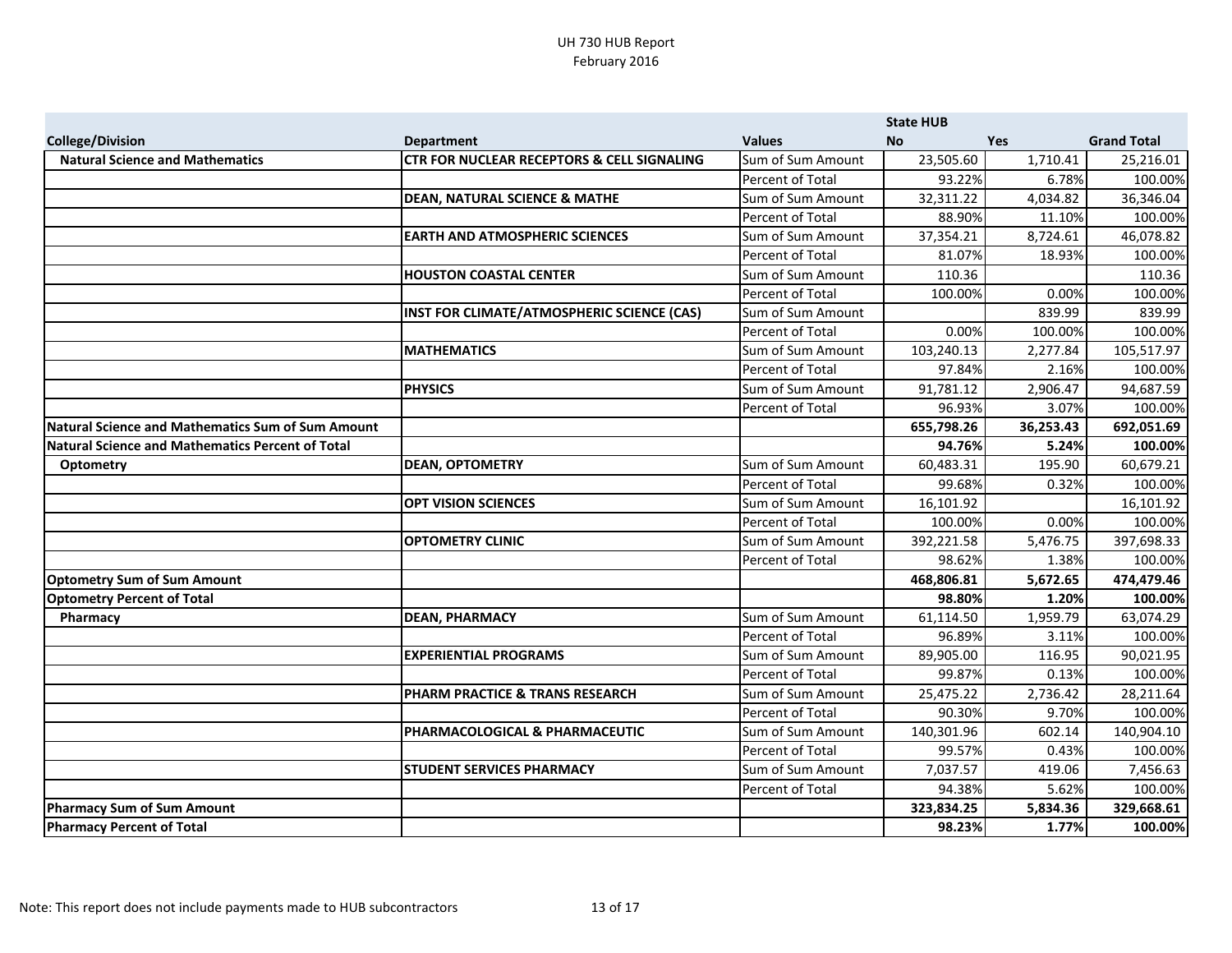|                                   |                                                     |                         | <b>State HUB</b> |            |                    |
|-----------------------------------|-----------------------------------------------------|-------------------------|------------------|------------|--------------------|
| <b>College/Division</b>           | <b>Department</b>                                   | <b>Values</b>           | <b>No</b>        | <b>Yes</b> | <b>Grand Total</b> |
| Research                          | ADV SUPERCONDUCTIVITY MANUF INST (ASMI)             | Sum of Sum Amount       | 4,064.04         |            | 4,064.04           |
|                                   |                                                     | Percent of Total        | 100.00%          | 0.00%      | 100.00%            |
|                                   | <b>ANIMAL CARE OPERATIONS</b>                       | Sum of Sum Amount       | 33,427.16        | 931.52     | 34,358.68          |
|                                   |                                                     | Percent of Total        | 97.29%           | 2.71%      | 100.00%            |
|                                   | <b>BUSINESS OPERATIONS &amp; IT</b>                 | Sum of Sum Amount       | 406.33           | 1,343.90   | 1,750.23           |
|                                   |                                                     | <b>Percent of Total</b> | 23.22%           | 76.78%     | 100.00%            |
|                                   | <b>CENTER FOR ADVANCED COMPUTING &amp; DATA SYS</b> | Sum of Sum Amount       | 1,953.57         | 384.24     | 2,337.81           |
|                                   |                                                     | Percent of Total        | 83.56%           | 16.44%     | 100.00%            |
|                                   | <b>CENTER FOR ADVANCED MATERIALS</b>                | Sum of Sum Amount       | 1,276.40         |            | 1,276.40           |
|                                   |                                                     | Percent of Total        | 100.00%          | 0.00%      | 100.00%            |
|                                   | <b>CENTER FOR INDUSTRIAL PARTNERS</b>               | Sum of Sum Amount       | 1,314.82         |            | 1,314.82           |
|                                   |                                                     | Percent of Total        | 100.00%          | 0.00%      | 100.00%            |
|                                   | <b>ENVIRONMENT HEALTH &amp; LIFE SAFETY</b>         | Sum of Sum Amount       | 6,603.45         |            | 6,603.45           |
|                                   |                                                     | Percent of Total        | 100.00%          | 0.00%      | 100.00%            |
|                                   | <b>GRANT DEVELOPMENT</b>                            | Sum of Sum Amount       | 5.95             | 14.93      | 20.88              |
|                                   |                                                     | Percent of Total        | 28.50%           | 71.50%     | 100.00%            |
|                                   | <b>GRANTS AND CONTRACTS</b>                         | Sum of Sum Amount       | 437.54           | 169.98     | 607.52             |
|                                   |                                                     | <b>Percent of Total</b> | 72.02%           | 27.98%     | 100.00%            |
|                                   | <b>OFFICE OF INTELLECTUAL PROPERTY MGMT</b>         | Sum of Sum Amount       | 135,955.48       | 3,455.06   | 139,410.54         |
|                                   |                                                     | Percent of Total        | 97.52%           | 2.48%      | 100.00%            |
|                                   | <b>RESEARCH</b>                                     | Sum of Sum Amount       | 6,418.25         | 3,956.04   | 10,374.29          |
|                                   |                                                     | Percent of Total        | 61.87%           | 38.13%     | 100.00%            |
|                                   | <b>RESEARCH INVESTMENT FUND</b>                     | Sum of Sum Amount       | 12,678.45        |            | 12,678.45          |
|                                   |                                                     | Percent of Total        | 100.00%          | 0.00%      | 100.00%            |
|                                   | <b>RESEARCH POLICIES/COMPLIANCE/COMMITTEES</b>      | Sum of Sum Amount       | 808.92           |            | 808.92             |
|                                   |                                                     | Percent of Total        | 100.00%          | 0.00%      | 100.00%            |
|                                   | <b>TIMES</b>                                        | Sum of Sum Amount       | 30,683.01        | 3,299.20   | 33,982.21          |
|                                   |                                                     | Percent of Total        | 90.29%           | 9.71%      | 100.00%            |
|                                   | TX CTR SUPERCONDUCTIVITY AT UH                      | Sum of Sum Amount       | 135,155.88       | 434.58     | 135,590.46         |
|                                   |                                                     | Percent of Total        | 99.68%           | 0.32%      | 100.00%            |
|                                   | TX OBESITY RESEARCH CENTER                          | Sum of Sum Amount       | 3,122.54         |            | 3,122.54           |
|                                   |                                                     | Percent of Total        | 100.00%          | 0.00%      | 100.00%            |
| <b>Research Sum of Sum Amount</b> |                                                     |                         | 374,311.79       | 13,989.45  | 388,301.24         |
| <b>Research Percent of Total</b>  |                                                     |                         | 96.40%           | 3.60%      | 100.00%            |
| <b>School of Nursing</b>          | <b>DEAN, SCHOOL OF NURSING</b>                      | Sum of Sum Amount       | 7,223.25         | 6,494.93   | 13,718.18          |
|                                   |                                                     | Percent of Total        | 52.65%           | 47.35%     | 100.00%            |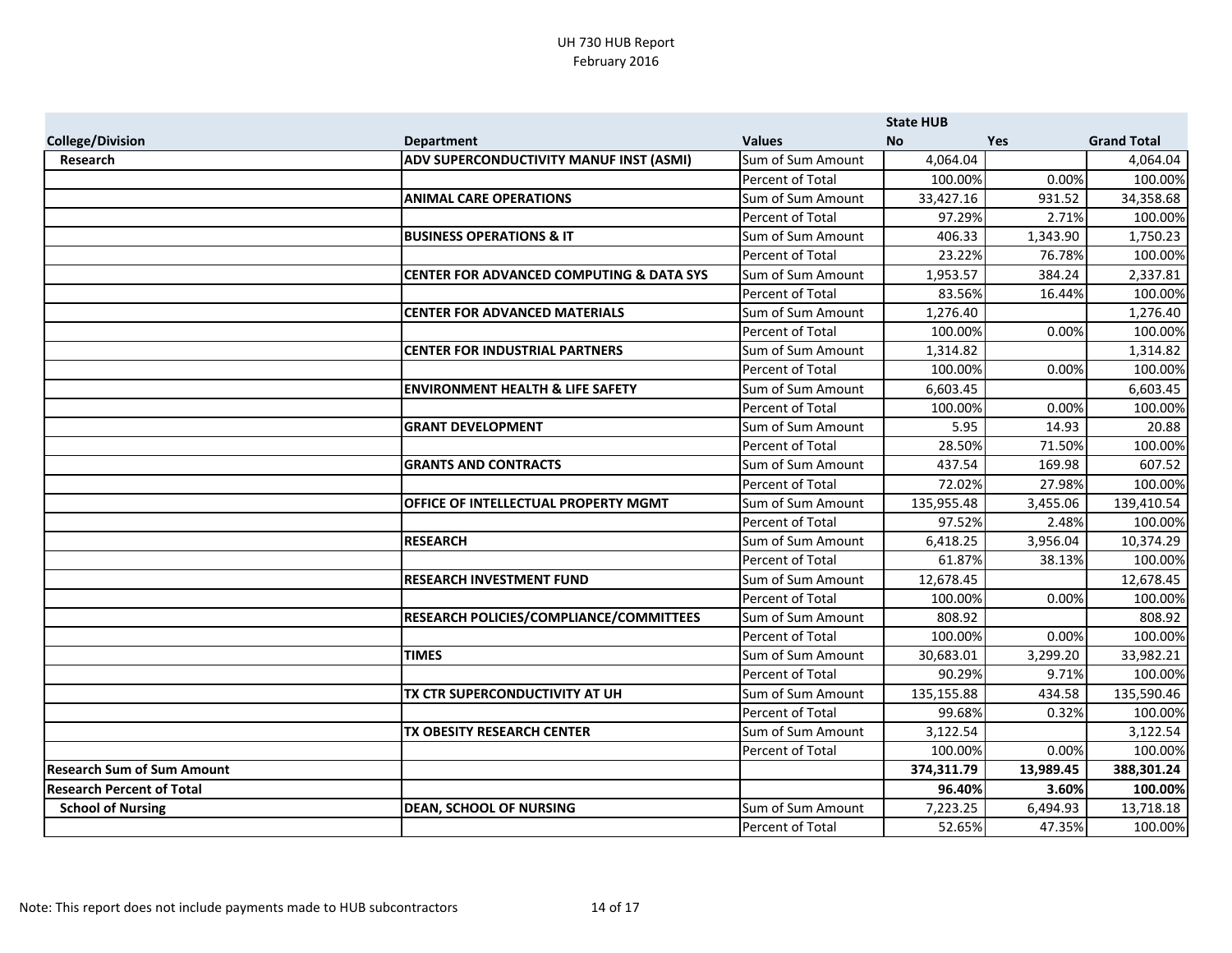|                                            |                                                  |                         | <b>State HUB</b> |            |                    |
|--------------------------------------------|--------------------------------------------------|-------------------------|------------------|------------|--------------------|
| <b>College/Division</b>                    | <b>Department</b>                                | <b>Values</b>           | <b>No</b>        | <b>Yes</b> | <b>Grand Total</b> |
| <b>School of Nursing Sum of Sum Amount</b> |                                                  |                         | 7,223.25         | 6,494.93   | 13,718.18          |
| <b>School of Nursing Percent of Total</b>  |                                                  |                         | 52.65%           | 47.35%     | 100.00%            |
| <b>Student Affairs</b>                     | <b>ADMISSIONS</b>                                | Sum of Sum Amount       | 31,259.24        | 1,350.39   | 32,609.63          |
|                                            |                                                  | Percent of Total        | 95.86%           | 4.14%      | 100.00%            |
|                                            | <b>CAMPUS RECREATION</b>                         | Sum of Sum Amount       | 66,477.23        | 204.97     | 66,682.20          |
|                                            |                                                  | Percent of Total        | 99.69%           | 0.31%      | 100.00%            |
|                                            | <b>CAMPUS SOLUTIONS SERVICES</b>                 | Sum of Sum Amount       | 3,398.92         | 705.31     | 4,104.23           |
|                                            |                                                  | Percent of Total        | 82.82%           | 17.18%     | 100.00%            |
|                                            | <b>CENTER FOR DIVERSITY &amp; INCLUSION</b>      | Sum of Sum Amount       | 2,820.67         | 163.50     | 2,984.17           |
|                                            |                                                  | Percent of Total        | 94.52%           | 5.48%      | 100.00%            |
|                                            | <b>CENTER FOR FRATERNITY &amp; SORORITY LIFE</b> | Sum of Sum Amount       | 3,568.63         | 940.82     | 4,509.45           |
|                                            |                                                  | Percent of Total        | 79.14%           | 20.86%     | 100.00%            |
|                                            | <b>CENTER FOR STUDENT INVOLVEMENT</b>            | Sum of Sum Amount       | 32,861.55        | 2,467.39   | 35,328.94          |
|                                            |                                                  | Percent of Total        | 93.02%           | 6.98%      | 100.00%            |
|                                            | <b>CENTER FOR STUDENT MEDIA</b>                  | Sum of Sum Amount       | 37,845.78        | 697.35     | 38,543.13          |
|                                            |                                                  | Percent of Total        | 98.19%           | 1.81%      | 100.00%            |
|                                            | <b>CENTER FOR STUDENTS W/DISABILITIES</b>        | Sum of Sum Amount       | 90,528.12        | 39,511.00  | 130,039.12         |
|                                            |                                                  | <b>Percent of Total</b> | 69.62%           | 30.38%     | 100.00%            |
|                                            | <b>CHILDREN'S LEARNING CENTER</b>                | Sum of Sum Amount       | 8,265.48         | 997.81     | 9,263.29           |
|                                            |                                                  | Percent of Total        | 89.23%           | 10.77%     | 100.00%            |
|                                            | <b>COUNSELING AND PSYCH SVCS</b>                 | Sum of Sum Amount       | 783.96           | 1,907.45   | 2,691.41           |
|                                            |                                                  | Percent of Total        | 29.13%           | 70.87%     | 100.00%            |
|                                            | <b>DEAN OF STUDENTS</b>                          | Sum of Sum Amount       | 1,650.51         | 280.89     | 1,931.40           |
|                                            |                                                  | Percent of Total        | 85.46%           | 14.54%     | 100.00%            |
|                                            | <b>ENROLLMENT MANAGEMENT SERVICES</b>            | Sum of Sum Amount       | 16,812.00        | 707.12     | 17,519.12          |
|                                            |                                                  | Percent of Total        | 95.96%           | 4.04%      | 100.00%            |
|                                            | <b>OFFICE OF THE UNIVERSITY REGISTRAR</b>        | Sum of Sum Amount       | 20,555.27        | 1,618.77   | 22,174.04          |
|                                            |                                                  | Percent of Total        | 92.70%           | 7.30%      | 100.00%            |
|                                            | <b>RELIGION CENTER</b>                           | Sum of Sum Amount       | 1,796.61         |            | 1,796.61           |
|                                            |                                                  | Percent of Total        | 100.00%          | 0.00%      | 100.00%            |
|                                            | <b>SCHOLARSHIPS AND FINANCIAL AID</b>            | Sum of Sum Amount       | 27,170.47        | 4,186.22   | 31,356.69          |
|                                            |                                                  | Percent of Total        | 86.65%           | 13.35%     | 100.00%            |
|                                            | <b>STU COMMUNICATION &amp; MARKETING</b>         | Sum of Sum Amount       | 258.00           |            | 258.00             |
|                                            |                                                  | Percent of Total        | 100.00%          | 0.00%      | 100.00%            |
|                                            | <b>STUDENT AFFAIRS</b>                           | Sum of Sum Amount       | 1,061.64         | 1,872.55   | 2,934.19           |
|                                            |                                                  | Percent of Total        | 36.18%           | 63.82%     | 100.00%            |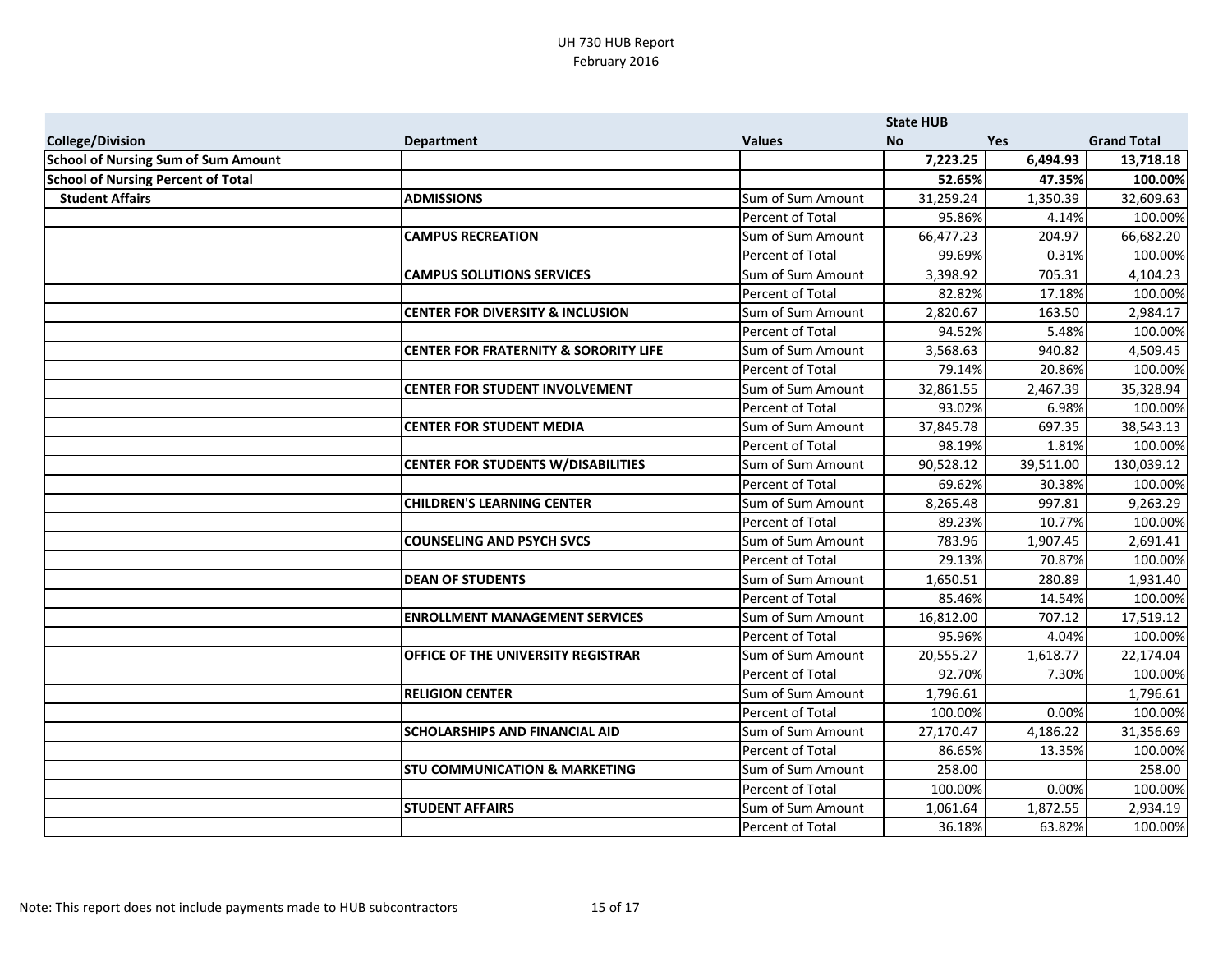|                                          |                                           |                   | <b>State HUB</b> |            |                    |
|------------------------------------------|-------------------------------------------|-------------------|------------------|------------|--------------------|
| <b>College/Division</b>                  | <b>Department</b>                         | <b>Values</b>     | <b>No</b>        | <b>Yes</b> | <b>Grand Total</b> |
| <b>Student Affairs</b>                   | <b>STUDENT AFFAIRS IT SERVICES</b>        | Sum of Sum Amount | 8,122.27         | 1,535.94   | 9,658.21           |
|                                          |                                           | Percent of Total  | 84.10%           | 15.90%     | 100.00%            |
|                                          | <b>STUDENT CENTER</b>                     | Sum of Sum Amount | 158,088.26       | 24,727.28  | 182,815.54         |
|                                          |                                           | Percent of Total  | 86.47%           | 13.53%     | 100.00%            |
|                                          | <b>STUDENT HEALTH CENTER</b>              | Sum of Sum Amount | 53,954.65        | 9,582.69   | 63,537.34          |
|                                          |                                           | Percent of Total  | 84.92%           | 15.08%     | 100.00%            |
|                                          | <b>STUDENT HOUSING - RESID LIFE</b>       | Sum of Sum Amount | 28,543.53        | 1,965.30   | 30,508.83          |
|                                          |                                           | Percent of Total  | 93.56%           | 6.44%      | 100.00%            |
|                                          | UNIVERSITY CAREER SERVICES                | Sum of Sum Amount | 27,556.50        | 222.39     | 27,778.89          |
|                                          |                                           | Percent of Total  | 99.20%           | 0.80%      | 100.00%            |
|                                          | <b>URBAN EXPERIENCE VPSA</b>              | Sum of Sum Amount | 88.72            | 750.03     | 838.75             |
|                                          |                                           | Percent of Total  | 10.58%           | 89.42%     | 100.00%            |
|                                          | <b>VETERAN SERVICES</b>                   | Sum of Sum Amount | 327.21           | 1,410.29   | 1,737.50           |
|                                          |                                           | Percent of Total  | 18.83%           | 81.17%     | 100.00%            |
|                                          | <b>WELLNESS CENTER</b>                    | Sum of Sum Amount | 315.36           | 86.71      | 402.07             |
|                                          |                                           | Percent of Total  | 78.43%           | 21.57%     | 100.00%            |
|                                          | <b>WOMEN &amp; GENDER RESOURCE CENTER</b> | Sum of Sum Amount | 157.29           |            | 157.29             |
|                                          |                                           | Percent of Total  | 100.00%          | 0.00%      | 100.00%            |
| <b>Student Affairs Sum of Sum Amount</b> |                                           |                   | 624,267.87       | 97,892.17  | 722,160.04         |
| <b>Student Affairs Percent of Total</b>  |                                           |                   | 86.44%           | 13.56%     | 100.00%            |
| <b>Technology</b>                        | <b>CENTER FOR LIFE SCIENCES TECH</b>      | Sum of Sum Amount | 4,455.00         | 1,605.82   | 6,060.82           |
|                                          |                                           | Percent of Total  | 73.50%           | 26.50%     | 100.00%            |
|                                          | <b>CENTER FOR TECHNOLOGY LITERACY</b>     | Sum of Sum Amount | 708.31           | 3,880.50   | 4,588.81           |
|                                          |                                           | Percent of Total  | 15.44%           | 84.56%     | 100.00%            |
|                                          | <b>CONSTRUCTION MANAGEMENT</b>            | Sum of Sum Amount | 5,196.35         | 644.33     | 5,840.68           |
|                                          |                                           | Percent of Total  | 88.97%           | 11.03%     | 100.00%            |
|                                          | CTR FOR INFO SCRTY, RES & EDU             | Sum of Sum Amount | 26,092.00        |            | 26,092.00          |
|                                          |                                           | Percent of Total  | 100.00%          | 0.00%      | 100.00%            |
|                                          | <b>DEAN, TECHNOLOGY</b>                   | Sum of Sum Amount | 13,446.40        | 3,470.53   | 16,916.93          |
|                                          |                                           | Percent of Total  | 79.48%           | 20.52%     | 100.00%            |
|                                          | <b>ENGINEERING TECHNOLOGY</b>             | Sum of Sum Amount | 56,396.09        | 673.19     | 57,069.28          |
|                                          |                                           | Percent of Total  | 98.82%           | 1.18%      | 100.00%            |
|                                          | HUMAN DEVELOP AND CONSUMER SCI            | Sum of Sum Amount | 2,738.59         | 2,447.92   | 5,186.51           |
|                                          |                                           | Percent of Total  | 52.80%           | 47.20%     | 100.00%            |
|                                          | <b>INFORMATION &amp; LOGISTICS TECH</b>   | Sum of Sum Amount | 9,720.96         | 2,717.84   | 12,438.80          |
|                                          |                                           | Percent of Total  | 78.15%           | 21.85%     | 100.00%            |